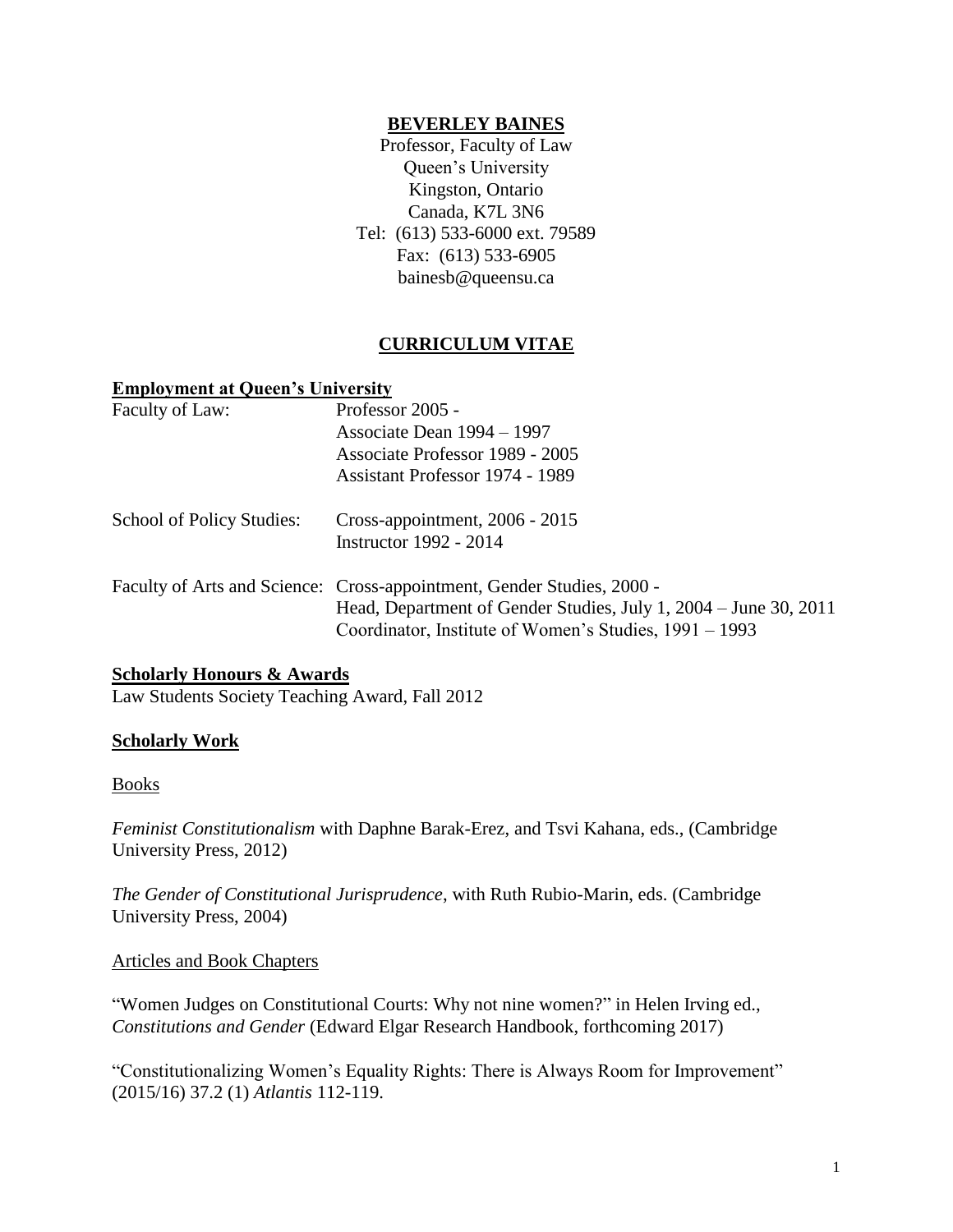"Polygamy: Who Speaks for Women? in Kim Rubenstein and Katharine G. Young (eds.), *The Public Law of Gender: From the Local to the Global* (Cambridge University Press, 2016), 219- 245.

"Must Feminist Judges Self-identify as Feminist" in Ulrike Schultz and Gisela Shaw (eds.), *Gender and Judging* (Oxford: Hart Publishing, 2013) 369-388.

"Banning the Niqab in the Canadian Courtroom: Different Standards for Judges" (2013) Jurist Forum January 24, 2013<http://jurist.org/forum/2013/01/bev-baines-canada-niqab.php>

"Comparing Women in Canada" (2012) 20 (no.2) *Feminist Legal Studies* 89-103.

"Polygamy and Feminist Constitutionalism" in B. Baines, D. Barak-Erez, and T. Kahana, eds., *Feminist Constitutionalism: Global Perspectives* (Cambridge University Press, 2012) 452-73.

"The Challenge of our Charter Identity" (2012) 21 no. 2 *Canadian Bar National* 30-33.

"Gender Equality in the Constitution: Canadian Experience" (Anayasa'da Kadın-Erkek Eşitliği: Kanada Tecrübesi) in Dr. Fatih Ozturk (ed.), *Road Map for the New Constitution (Yeni Anayasa İçin Yol Haritası)* (Istanbul, 2012).

"Long-term care homes legislation and women: lessons from Ontario" (Fall 2010/Winter 2011) 84/85 *Women and Environments International Magazine* 10-11; orig. (2007) 10 (1) *Canadian Women's Health Network* 7-10.

"Polygamy's Challenge: Women, Religion and the Post-Liberal State" in Kim Brooks and Carissima Mathen (eds.), *Women, Law, and Equality: A Discussion Guide* (Toronto: Irwin Law Inc, 2010), orig. (2007) 2 (no.1) Les Ateliers de l'éthique online: http://www.creum.umontreal.ca/spip.php?rubrique64

"Bill 94: Quebec's Niqab Ban and Sex Equality" Women's Court of Canada Blog, May 2010 http://womenscourt.ca/2010/05/bill-94-quebec%E2%80%99s-niqab-ban-and-sex-equality/

"Is Constitutionalism Bad for Intersectional Feminists?" (2010) 28 *Penn State International Law Review* 427-449.

"Expanding Recognition of Foreign Polygamous Marriages: Policy Implications for Canada", (2009) 25 *Nat'l J. Const. L.* 83 (with Martha Bailey, Bita Amani, and Amy Kaufman), orig. in Angela Campbell et al, *Polygamy in Canada: Legal and Social Implications for Women and Children* (Ottawa: Status of Women, 2005)

"But Was She a Feminist Judge?" in Kimberley Brooks, ed., *One Woman's Difference: The Contributions of Justice Bertha Wilson* (Vancouver: UBC Press, 2009) 211-228. Also submitted to Beatriz Kohen, ed., *Women in Legal Careers and in Justice* University of Buenos Aires Press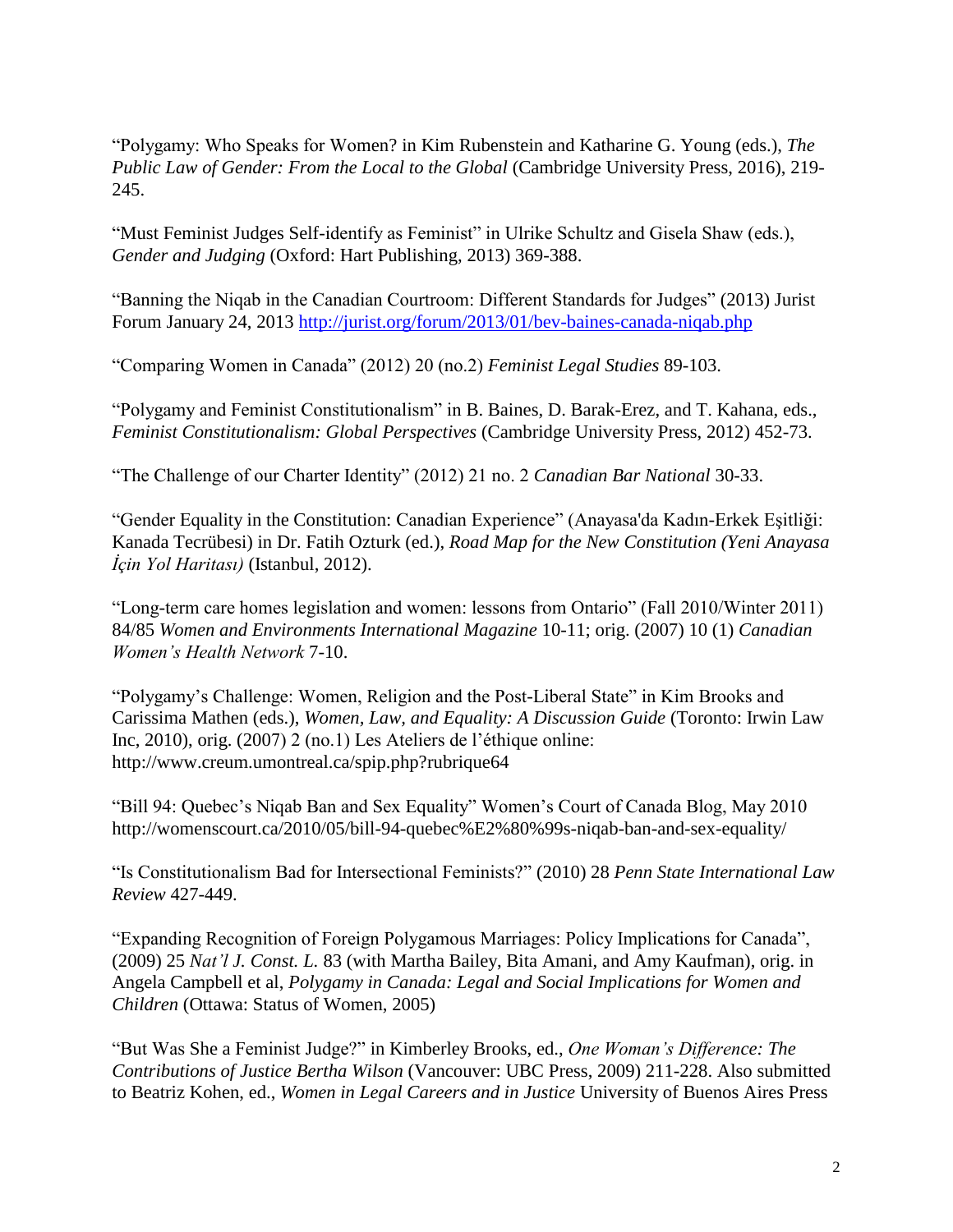(forthcoming in Spanish).

"Must Feminists Support Entrenchment of Sex Equality: Lessons from Quebec" in Susan H. Williams, ed., *Constituting Equality: Gender Equality and Comparative Constitutional Law* (Cambridge: Cambridge University Press, 2009) 137-156.

"Must Feminists Identify as Secular Citizens: Lessons from Ontario", in Linda C. McClain and Joanna Grossman, eds., *Gender Equality: Dimensions of Women's Equal Citizenship* (Cambridge: Cambridge University Press, 2009) 83-106.

"Contextualism, Feminism, and a Canadian Woman Judge" (2009) 17(1) *Feminist Legal Studies* 27-42.

"Long-term Care Homes Legislation: Lessons from Ontario" (2007) 10 (1) *Canadian Women's Health Network* 7-10

"Polygamy's Challenge: Women, Religion and the Post-Liberal State" (2007) 2 (no.1) Les Ateliers de l'éthique online: http://www.creum.umontreal.ca/spip.php?rubrique64

"Equality's Nemesis" (2006) 5 Journal of Law and Equality 57-80

"Federalism and Pregnancy Benefits: Dividing Women" (2006) 32 Queen's Law Journal 190-223

"Section 28 of the Canadian Charter of Rights and Freedoms: A Purposive Interpretation", (2005) 17 *CJWL* 55-80

"Equality, Comparison, Discrimination, Status" in Fay Faraday, M. Kate Stephenson, and Margaret Denike, eds., *Making Equality Rights Real: Securing Substantive Equality under the Charter* (Toronto: Irwin Law, 2006) 73-98

"Is Substantive Equality a Constitutional Doctrine?" in Ysolde Gendreau, ed., *La doctrine et le développement du droit/Developing Law with Doctrine* (Montreal: Les Editions Thémis, 2005) 59-101

"Abortion, Judicial Activism and Constitutional Crossroads" (2004), 53 *University of New Brunswick Law Journal* 157-83

"Introduction – Towards a Feminist Constitutional Agenda", with Ruth Rubio-Marin, in Beverley Baines and Ruth Rubio-Marin, eds., *The Gender of Constitutional Jurisprudence* (Cambridge University Press, 2004) 1-21

"Using the Canadian Charter of Rights and Freedoms to Constitute Women", in Beverley Baines and Ruth Rubio-Marin, eds., *The Gender of Constitutional Jurisprudence* (Cambridge University Press, 2004) 48-74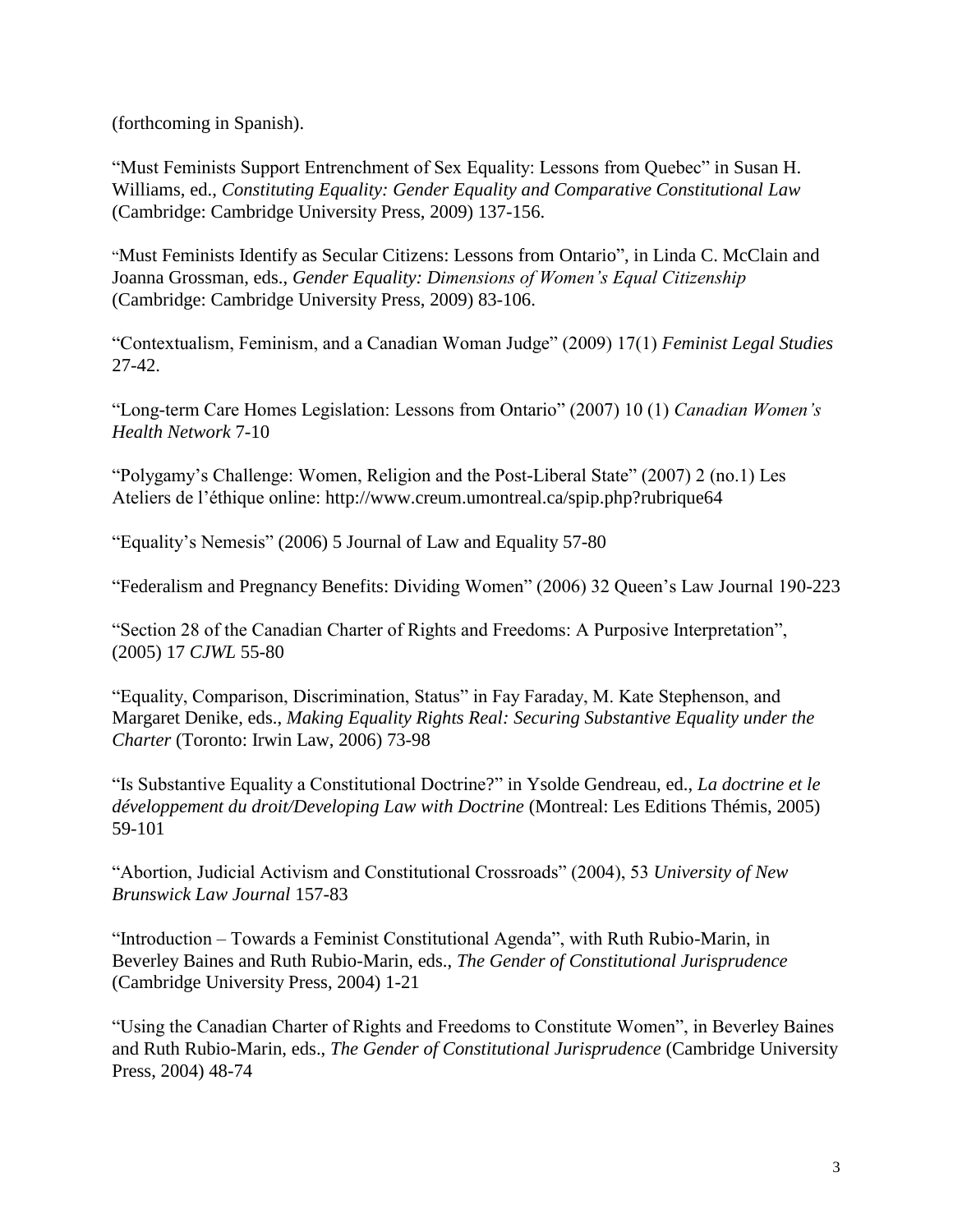"When is Past Discrimination Un/Constitutional? The Chinese Canadian Redress Case" (2002), 65 *Saskatchewan Law Review* 573-85

"Law v. Canada: Formatting Equality" (2000), 11 (No. 3) *Constitutional Forum* 65-73

"Discrimination Denied: Gould v. Yukon Order of Pioneers" (2000), 12 (No. 2) *CJWL* 464-89

"Occupational Sex Segregation and Employment Equity: Lessons from Canada" (2000), 8 *Canadian Labour & Employment Law Journal* 291-324; also excerpted and translated into Chinese in China-Canada Women's Law Project Research Papers, vol. 2

"The Justiciability of Multiculturalism and Minority Rights in Canada" (1999), 31 *The Journal of Law and Politics* (Niigata University, Japan), 130-168

"The Under Representation of Women in the Justice Field" in M-E. LeBeuf and J. McLean, eds., *Women in Policing in Canada: Beyond the Year 2000 - Its Challenges* (Ottawa: Canadian Police College, 1997), 11-20

"Developments in Constitutional Law: The 1995-96 Term" (1997), 8 *Supreme Court Law Review* 77-135 (with Cheryl Greenfield)

"Law, Gender, Equality" in *Changing Patterns: Women in Canada*, edited by Sandra Burt, Lorraine Code and Lindsay Dorney (Toronto: McClelland & Stewart, 1993), 2d., 243-78

"Do Women Law Professors and Students Count?" in *Femmes et Droit: 50 ans de vie commune... et tout un avenir*, edited by Helene Dumont (Montreal: Les Editions Thémis, 1993), 171-87

"Why Lawyers Should Vote 'NO'" in *Referendum Round-Table: Perspectives on the Charlottetown Accord*, edited by Kate Sutherland (Edmonton: University of Alberta Centre for Constitutional Studies, October 1992), Points of View, No. 3, 21-30

"'Consider, Sir, .... On What Does Your Constitution Rest?' Representational and Institutional Reform" in *Conversations Among Friends - Entre Amies: Women and Constitutional Reform* edited by David Schneiderman (Edmonton: University of Alberta Centre for Constitutional Studies, 1992), 54-7

"After Meech Lake: The Ms/Representation of Gender in Scholarly Spaces" in *After Meech Lake: Lessons for the Future* edited by David Smith, Peter MacKinnon and John Courtney (Saskatoon: Fifth House Publishers, 1991), 205-18

"An Alternative Vision of the Meech Lake Accord" (1988), 13 *Queen's Law Journal* 1-28

"Women's Equality Rights and the Meech Lake Accord" (1988), 52 *Saskatchewan Law Review* 265-302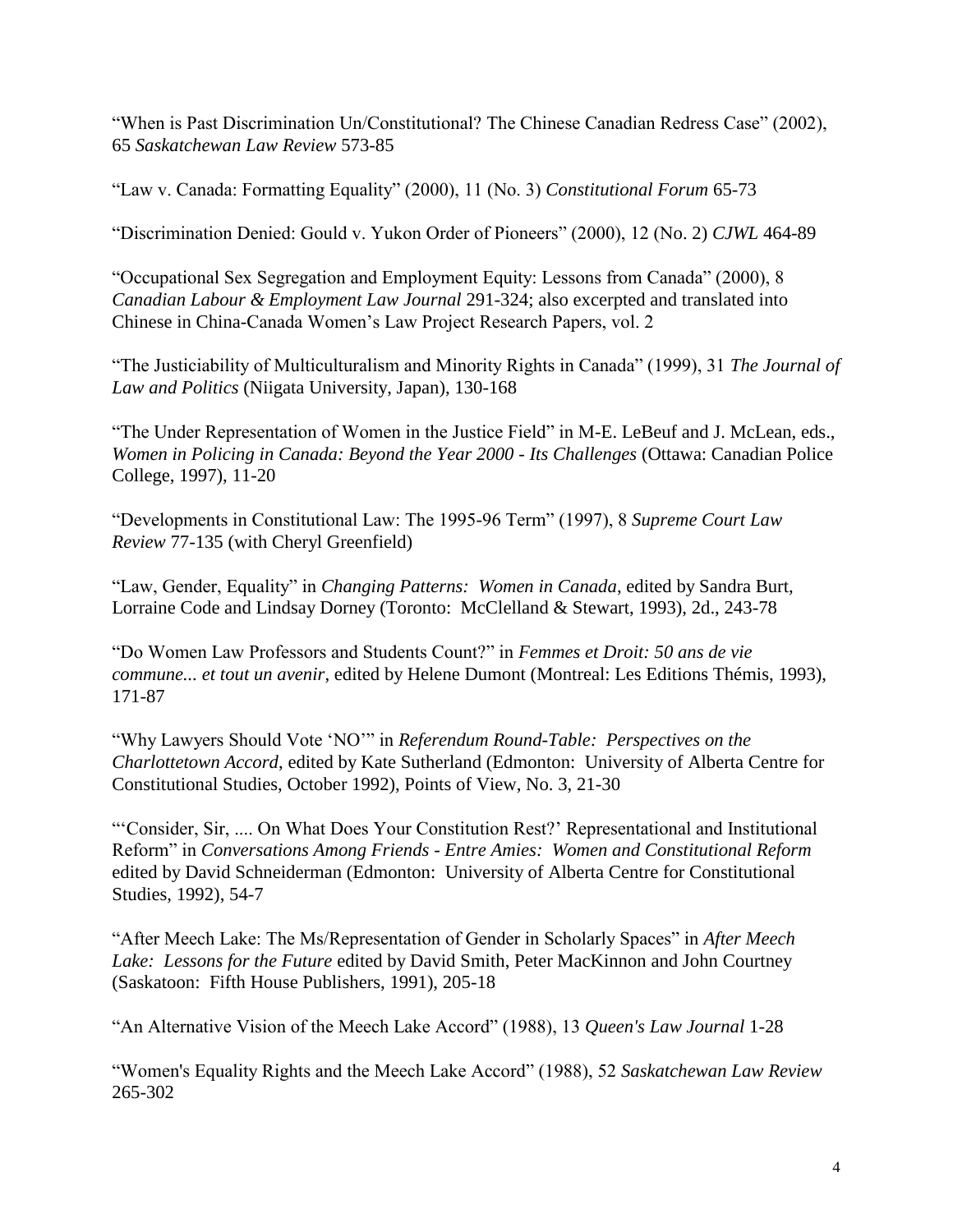"Women and the Law" in *Changing Patterns: Women in Canada* edited by Sandra Burt, Lorraine Code and Lindsay Dorney (Toronto: McClelland & Stewart, 1988), 157-83

"Gender and the Meech Lake Committee" (1987), 94 *Queen's Quarterly* 807-16; also reprinted in *Navigating Meech Lake: The 1987 Constitutional Accord* edited by Clive Thomson (Kingston: Queen's University, 1988), 43-52

"Women, Human Rights and the Constitution" in *Women and the Constitution* edited by Audrey Doerr and Micheline Carrier (Ottawa, Canadian Advisory Council on the Status of Women, 1981), 31-63

## Reviews

.

"Review of *Debating Sharia: Islam, Gender Politics, and Family Law Arbitration*" by Anna C. Korteweg and Jennifer A. Selby, eds., (2014) 83(2) University of Toronto Quarterly "Letters in Canada 2012", 525-527

"Review of *The Charter Revolution and the Court Party* by F.L. Morton & R. Knopff" (2001), 26 *QLJ* 589-602

"Review of *Just Words: Constitutional Rights and Social Wrongs* by Joel Bakan" (1998), 23 *Queen's Law Journal* 509-15

"Review of *Constitutional Remedies in Canada* by Kent Roach" (Aurora: Canada Law Book, 1994), (1996) 21 *Queen's Law Journal* 527-33

"Review of *Meeting at the Crossroads: Women's Psychology and Girls' Development* by Brown and Gilligan" (1994), 20 *Queen's Law Journal* 290-3

"NO Means NO" in *The Network on the Constitution* (Ottawa: University of Ottawa Department of Philosophy, October, 1992), vol. 7, no. 8

"The Harms That Men Do Live After Them" in *Canada Watch* (Toronto: York University Centre for Public Law and Public Policy, September 1992), vol. 1, no. 2, reprinted as "Ten good reasons for voting no", *The Whig-Standard* (Kingston: 21 September 1992), p. 7

"Annotation to *Towne Cinema Theatres Ltd. v. R.*" (1985), 45 *Criminal Reports* (3d), 3-7

"Review of *Sexism and the Law* by Sachs and Wilson" (1980), 6 *Queen's Law Journal* 328-9

"Review of *The Legal Status of Married Women* by McCaughan" (1978), 4 *Queen's Law Journal* 333-7

Reports Commissioned by Government, etc.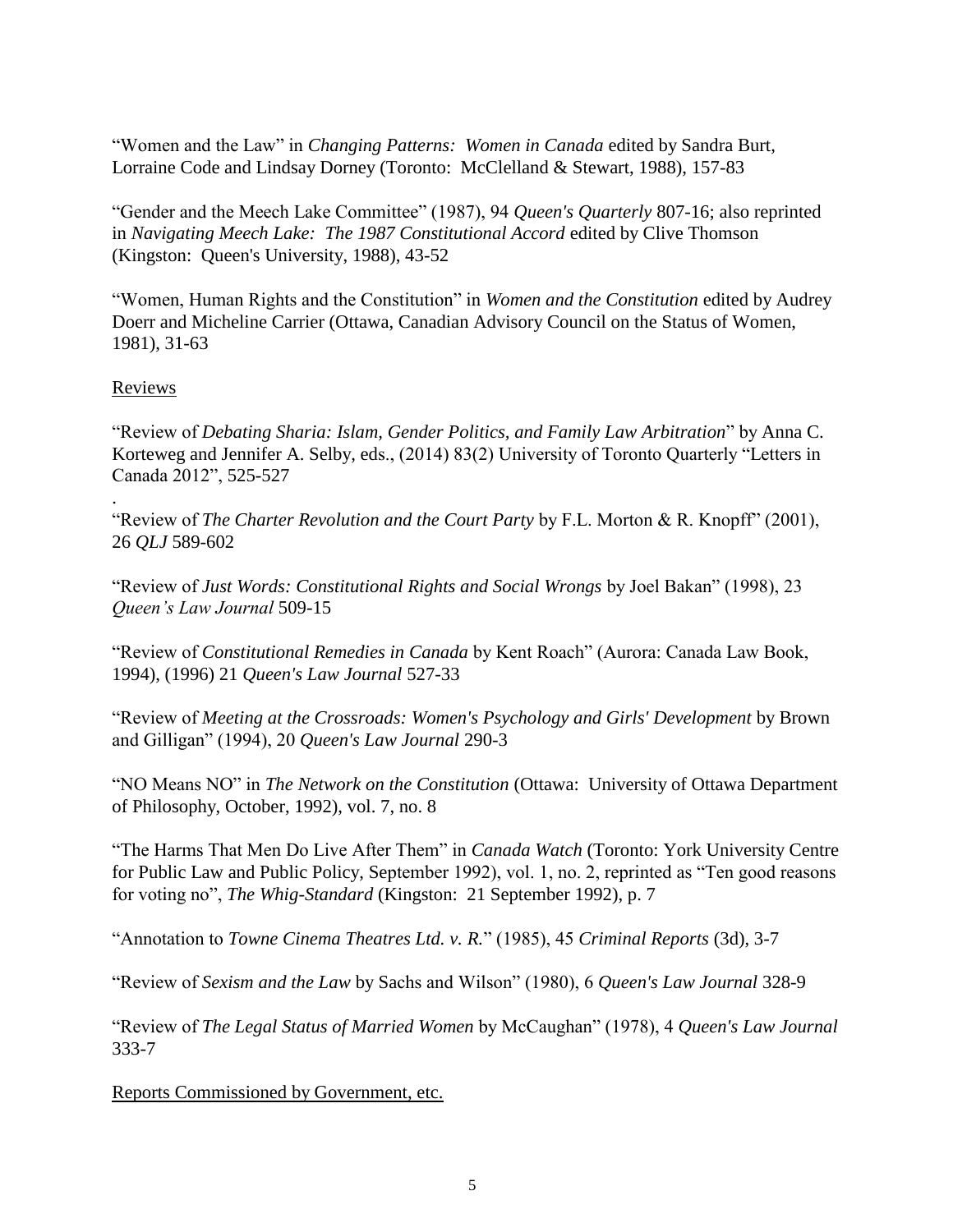Expanding Recognition of Foreign Polygamous Marriages: Policy Implications for Canada (with Martha Bailey, Bita Amani, and Amy Kaufman) in *Polygamy in Canada: Legal and Social Implications for Women and Children* (Ottawa: Status of Women, 2005)

Canadian Association of Law Teachers Panel on Supreme Court Appointments, with Karim Benyekhlef, Paul Chartrand, Wayne Mackay and Lorne Sossin, June 2005, on-line: [www.acpd](http://www.acpd-calt.org/english/docs/SupremeCourt_panel.pdf)[calt.org/english/docs/SupremeCourt\\_panel.pdf](http://www.acpd-calt.org/english/docs/SupremeCourt_panel.pdf)

Employment Equity: A Legal Mechanism Available in Canada to Remedy Sex Segregation in Employment, submitted to Canada-China Women's Law Project with the financial support of the Canadian International Development Agency, February  $28<sup>th</sup>$ ,  $2000$  (typescript 54 pages)

*Garrod v. Rhema Christian School, Hendriks and Bangma*, (1992), 15 *Canadian Human Rights Reporter* D/477-D/500 (O.H.R.C. Board of Inquiry)

The Affirmative Action Policy for Women Crown Employees: An Enforcement Proposal, a confidential report submitted to the Women Crown Employees Office, Ontario Ministry of Labour, December 1979, (typescript 20 pages)

### **Presentations**

"Personalizing Feminist Critique" to Legal Research Methods and Perspectives Law 880, Queen's University Faculty of Law, October 11, 2016.

"Does Sex Equality Have a Future?" at Section 15 of the Charter Conference, Osgoode Hall Law School, May 13, 2016

"Identifying Canada's First Women Law Professors" at Gender and Careers in the Legal Academy Conference of International Working Group for Comparative Studies of Legal Professions, Women/Gender in the Legal Profession Subgroup, Schonburg/Oberwesel, Germany, May 8-11, 2016

"Canada: Framing Litigation as Constitution-Enhancing" at Gender and Constitution-Making Workshop, European University Institute, Florence, Italy, October 16-17, 2015

"Constitutional Culture and Competing Rights" at Constitutional Culture: Identities, Texts, Institutions Conference, Faculty of Law, Queen's University, October 2-3, 2015

"Designing Canadian Parity: Preliminary Thoughts" at Women and Legal Pluralism: Extending Parity Governance? Workshop at European University Institute Florence Italy Feb 13-14, 2015

"Religion, Sexuality and Lawyering: Two Canadian Feminist Perspectives" presentation to doctoral student seminar Gender and Sexuality Across the Disciplines II at European University Institute, Faculty of Law, Florence Italy February 12, 2015.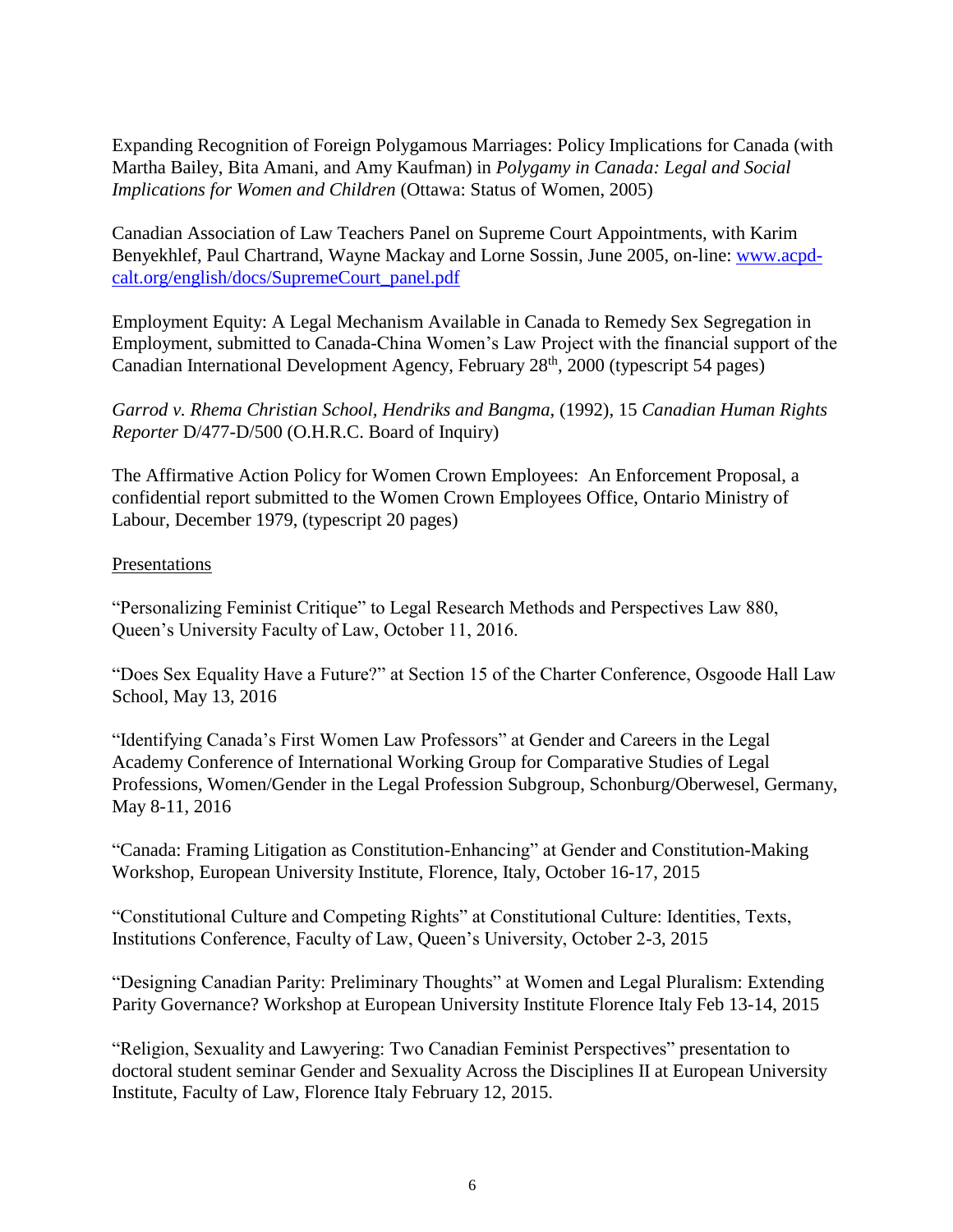"Beyond Competing Rights" at Women, Equality and Religious Rights Symposium, LEAF, Toronto January 30, 2015

"Refusing to License Evangelical Christian Law Graduates, Feminism and the Constitution: Canada's 21st Century Controversy" at the Research Committee on Sociology of Law's International Working Group for Comparative Studies of the Legal Profession, Frauenchiemsee, Germany, July 6-9, 2014

"What does Canadian law know about intersectionality?" at Intersectionality Research, Policy and Practice: Influences, Interrogations and Innovations Conference, Simon Fraser University, Vancouver, April 24-26, 2014.

"Do Quebec Women Who Wear the Niqab Have Rights: Challenging the Secular Charter (Bill 60)" at Equality, Religion and Culture: A Symposium on the Quebec Secular Charter, Queen's University Department of Philosophy, March 7, 2014

"Niqab Bans and Secular Sex Segregation" at Gendered Rites/Gendered Rights: Sex Segregation, Religious Practice, and Public Life Conference, Hadassah-Brandeis Institute, Brandeis University, Waltham MA, 15 April 2013

"'Eric v. Lola': how the State views women" at Feminist Law Students Association, Queen's University Faculty of Law, 7 March 2013

"R.v. N.S.: Why Did the Court Change the Oakes Test?" invited to present the Patricia Allen Memorial Lecture at the Annie Macdonald Langstaff Workshop, McGill University Faculty of Law, 20 February 2013.

"A Conversation about 'Eric v Lola' – the recent Canadian Supreme Court decision about breakdown of de facto spouses in Quebec" at Speakers Workshop, School of Policy Studies, Queen's, February 7, 2013

"Constitutionalizing Women's Equality Rights: There is Always Room for Improvement", Revisit, Renew, Rally Conference on 30th Anniversary of Charter, Dalhousie University Faculty of Law, Halifax, October 26, 2012

"The B.C. Polygamy Reference: Who Speaks for Women", Conference on En/Gendering Governance: From the Local to the Global, Australian National University Faculty of Law, Canberra, August 6, 2012

"Gender Equality and Women's Human Rights in the Constitution of Canada: Reviewing Positive and Negative Experiences" at Expert Group Meeting on Constitutional Framework for Gender Equality organized by International Women's Rights Action Watch Asia Pacific, Beirut Lebanon July 23-26, 2012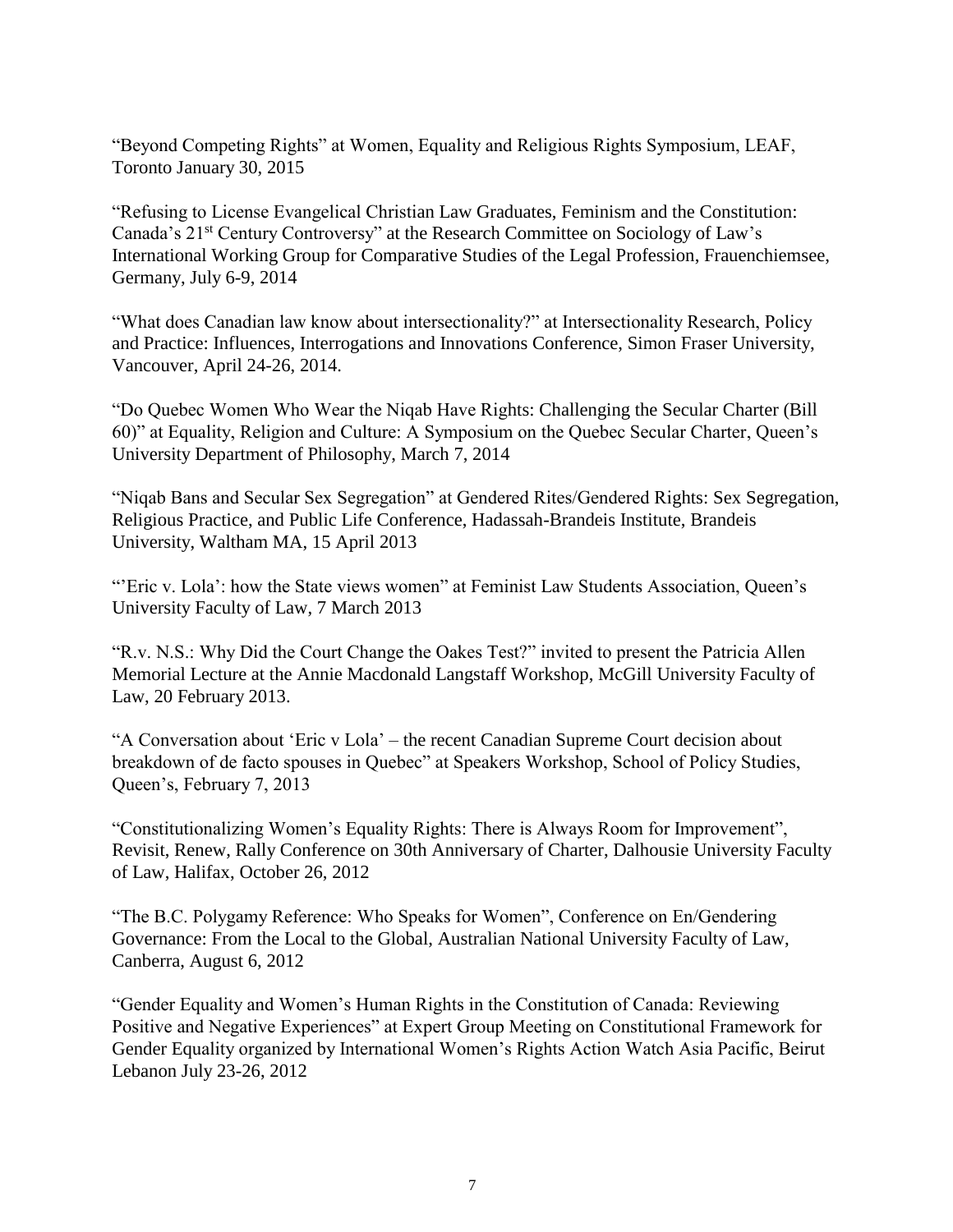"Who Wants to Reconcile Religious Rights?" at Checking Our Constitution @30: The Influence of the Canadian Constitution and the Charter of Rights and Freedoms on Legislation, Identities and Federalism Conference of Association of Canadian Studies, University of Ottawa, April 17- 18, 2012.

"The B.C. Polygamy Reference and Women's Agency" at Women, the Charter, and CEDAW in the 21st Century: Taking Stock and Moving Forward, Queen's University Faculty of Law, March 3 rd, 2012.

"Gender Equality and the Constitution: The Canadian Experience" at Forum on Women and Good Governance sponsored by l'Association Tunisienne des Femmes Juristes and ABA ROLI in Middle East and North Africa, Tunis, Tunisia, November 17, 2011.

"Distinguishing rights and limits in N.S. appeal" at Race & Gender, Scholarship & Action Workshop sponsored by CJWL, IFLS and LEAF at Osgoode Hall Law School and University of Toronto Faculty of Law, October 14-15, 2011.

"Role of Section 28" at LEAF-Equal Voice Roundtable on Legal Avenues to Address Underrepresentation of Women in Elected Office" at St. Andrews Club and Conference Centre, Toronto, June 3, 2011 (with Kerri Froc).

"Women's Human Right to Veil: a Canadian Perspective" at International Congress on Constitutional Law, Istanbul University, May 11-14, 2011.

"Religious Appearance Adjudication" at Recognition and the Politics of Identity and Inclusion in the 21st Century: Managing Diversity in Plural Societies", University of Hong Kong, Hong Kong, April 28-9, 2011.

"Reconciling or Balancing Rights in Religious Freedom Cases" at Religious Revival in a post-Multicultural Age Conference, McGill University, Montreal, January 28, 2011.

"Niqabs in Canada: Searching for Gender Equality" at VIIIth World Congress of the International Association of Constitutional Law, National University of Mexico (UNAM), Mexico City, December 8, 2010.

"Is Equality Bad for Women?" at Revealing Democracy Conference, Concordia University, Montreal, November 20, 2010.

"Polygamy in Canada: A Crime?" at Health and Human Rights Conference, Queen's University, Oct 2, 2010.

"Polygamy in Canada: A Crime?" at Queen's University Institute for Lifelong Learning, September 26, 2010.

"Charter $@30$ : A feminist perspective on 'competing rights'" at the Diversity, Culture and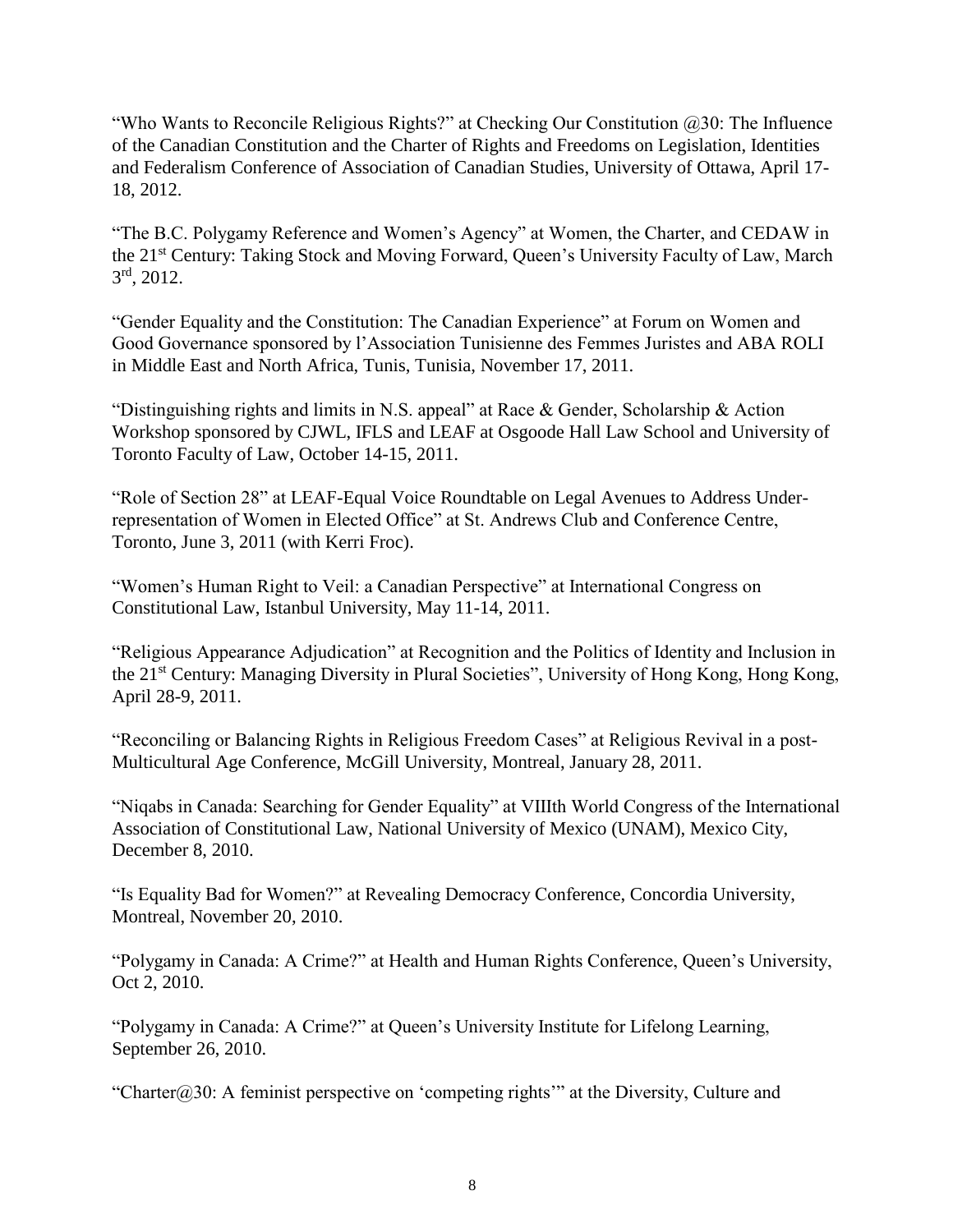Contrasts: Canada's Legal Kaleidoscope at the Joint Study Institute 2010, Canadian Association of Law Libraries at TELUQ, Montreal,QC, June 20-23, 2010.

"Wilson's Kapp" at Re-reading Andrews/Reconsidering Kapp Workshop of Women's Court of Canada at Faculty of Law, University of Victoria, Victoria BC, June 11-12, 2010.

"Bill 94: Quebec's Niqab Ban and Sex Equality" at the Panel on Local Perspectives on the Niqab Ban: Interpreting Quebec's Bill 94, in Kingston, ON, on 27 April 2010.

"Comparing Women" for the Law and the Power of Feminism Workshop at the Research Committee on the Sociology of Law Working Group on Gender and Law Annual Meeting, Marrakech, Morocco, 9 April 2010.

"But Was She a Feminist Judge?" at the *One Woman's Difference: The Contributions of Justice Bertha Wilson* book launch, Ontario Bar Association/LEAF, Toronto, 3 December 2009.

"Is Constitutionalism Bad for Intersectional Feminists" at the International Association of Law Schools Conference on Constitutional Law, American University Washington College of Law and Georgetown University Law Centre, Washington, DC, 11-12 September 2009.

"Must Feminists Identify as Secular Citizens: Lessons from Ontario" on the Theorizing Dimensions of Women's Equal Citizenship panel at the 2009 American Political Science Association Annual Meeting, Toronto, 4 September 2009.

"Feminist Judges, Feminist Adjudication and Feminist Legal Scholars" at the Workshop on Gender and Judging, International Institute for the Sociology of Law, Onati, Spain, 11-12 June 2009.

"Polygamy's Fate: What will four women on the Supreme Court of Canada decide?" at the International Conference on Feminist Constitutionalism, Queen's University, Kingston, 28 February – 1 March, 2009.

"Religion and Polygamy: Big Love vs Two Persons" at the 7<sup>th</sup> Annual Charter Conference, Ontario Bar Association, Toronto, 26 September 2008.

"Human Dignity and Sex Equality" at the Morgan Symposium on The Gender of Constitutional and Human Rights Law, University of Alabama School of Law, Tuscaloosa, 31 August 2007.

"Critiquing Justice Wilson's Opinions in Pelech, Morgentaler, and Hess" at The Law and Society Gender and Judging Panel on Gender, Otherness, and Bias in Judging, Berlin, Germany, 26 July 2007.

"On Representation" at The Law and Society Association Gender and Judging Panel on Gender, Representation, and Judicial Selection: Criteria, Processes and Practices, Berlin, Germany, 25 July 2007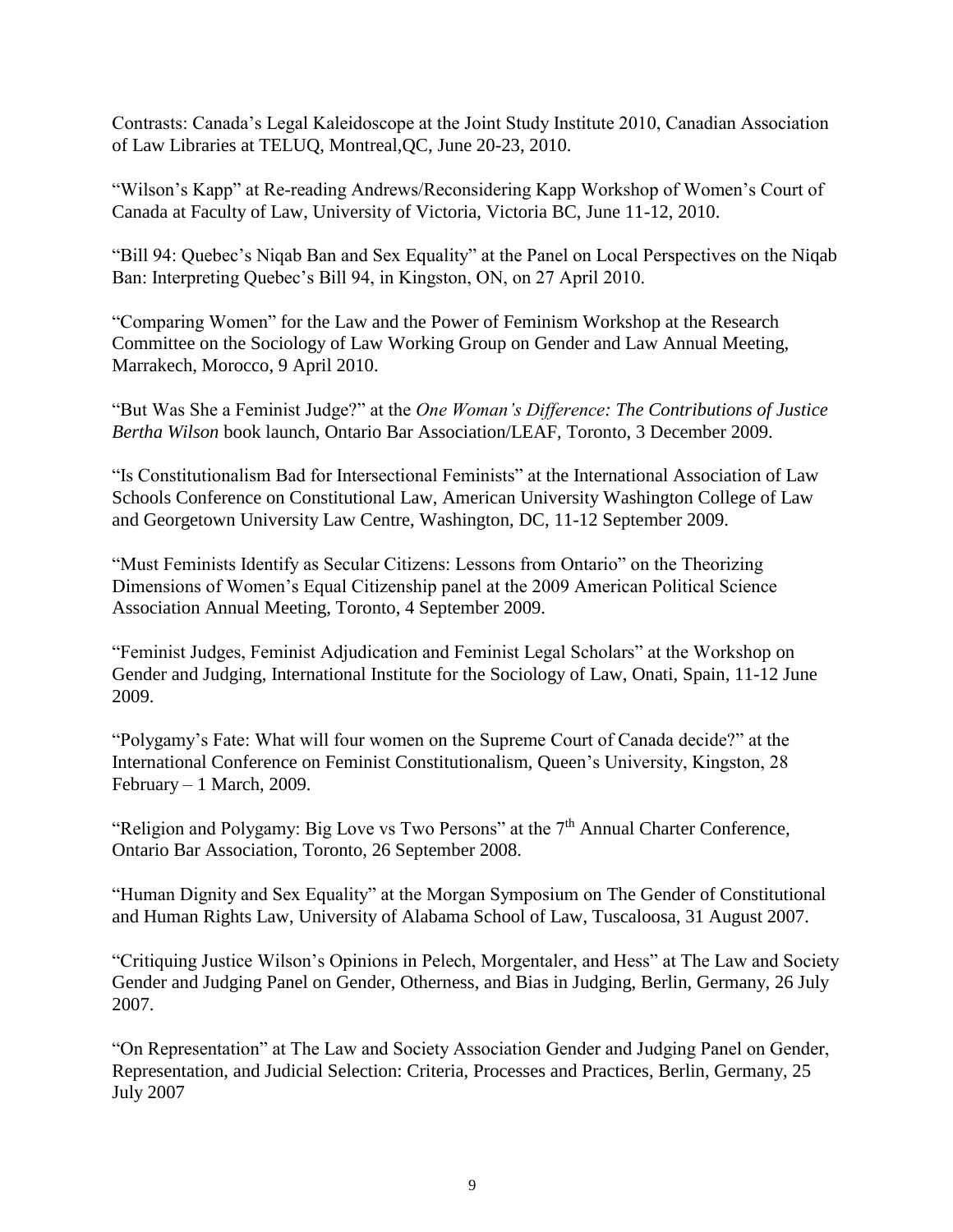"An Overview of Bill 140 from the Perspective of Women who Reside and Work (and Visit) in Long Term Care Homes" at Insight Information Program on Long Term Care and Seniors Care, 31 May 2007.

"Judging Gender: Gender Theory in Justice Bertha Wilson's Jurisprudence" at University of Buenos Aires Faculty of Law and Latin American Team for Law and Gender (E.L.A.) International Conference on Women in Legal Careers and in Justice, 18 April 2007.

"One Law for All: Women's Equality, Religious Freedom and Post-Secularism" at Indiana University School of Law – Bloomington Conference on Constituting Equality: Gender Equality in Comparative Constitutional Law, 24 March 2007.

"Does Bill 140 Protect Women in Ontario?" Submission to the Standing Committee on Social Policy of the Ontario Legislative Assembly Concerning Bill 140, the Long-Term Care Homes Act, 2007, Kingston, 22 January 2007.

"Comments" in documentary on *La polygamie au Canada* (DVD) by Carol Ann Pilon (Toronto: Mediatique inc., 27 November 2006).

"Searching for Constitutional Theory about Religious Family Law Arbitration" at Hofstra University School of Law Conference on Dimensions of Women's Equal Citizenship, November 3-4, 2006.

"Is federalism good for women? A Canadian comment" at Australian National University College of Law Conference on Governing (and Representing) Women: Local, National and Global Approaches (by video conference link), November 2, 2006.

"Should Polygamy Be A Crime?" to the Canadian Federation of University Women, Perth and District, October 16, 2006.

"Polygamy, Religiosity and the Post-Liberal State" at the FEMM-network (Feminism and Multiculturalism) at the Centre for Women's Studies and Gender Research, University of Oslo, September 21, 2006.

"Sharia Family Law Arbitration in Ontario: Searching for Theory" at Islamic Institutions and Islamic Authority Research Course organized by the Norwegian Centre for Human Rights in cooperation with the Department of Public and International Law, the Department of Culture Studies and the National Ethics Network at the University of Oslo, September 17, 2006.

"BIG LOVE v. "two persons" at Expanding the Polis: Law's Engagement and Location, CALT Annual Conference, York University, May 29, 2006.

"Polygamy's Challenge: Religiosity and the Liberal State" at Reconnaître la polygamie? Débat autour du rapport de condition feminine Canada sur les conséquences juridique et sociales de la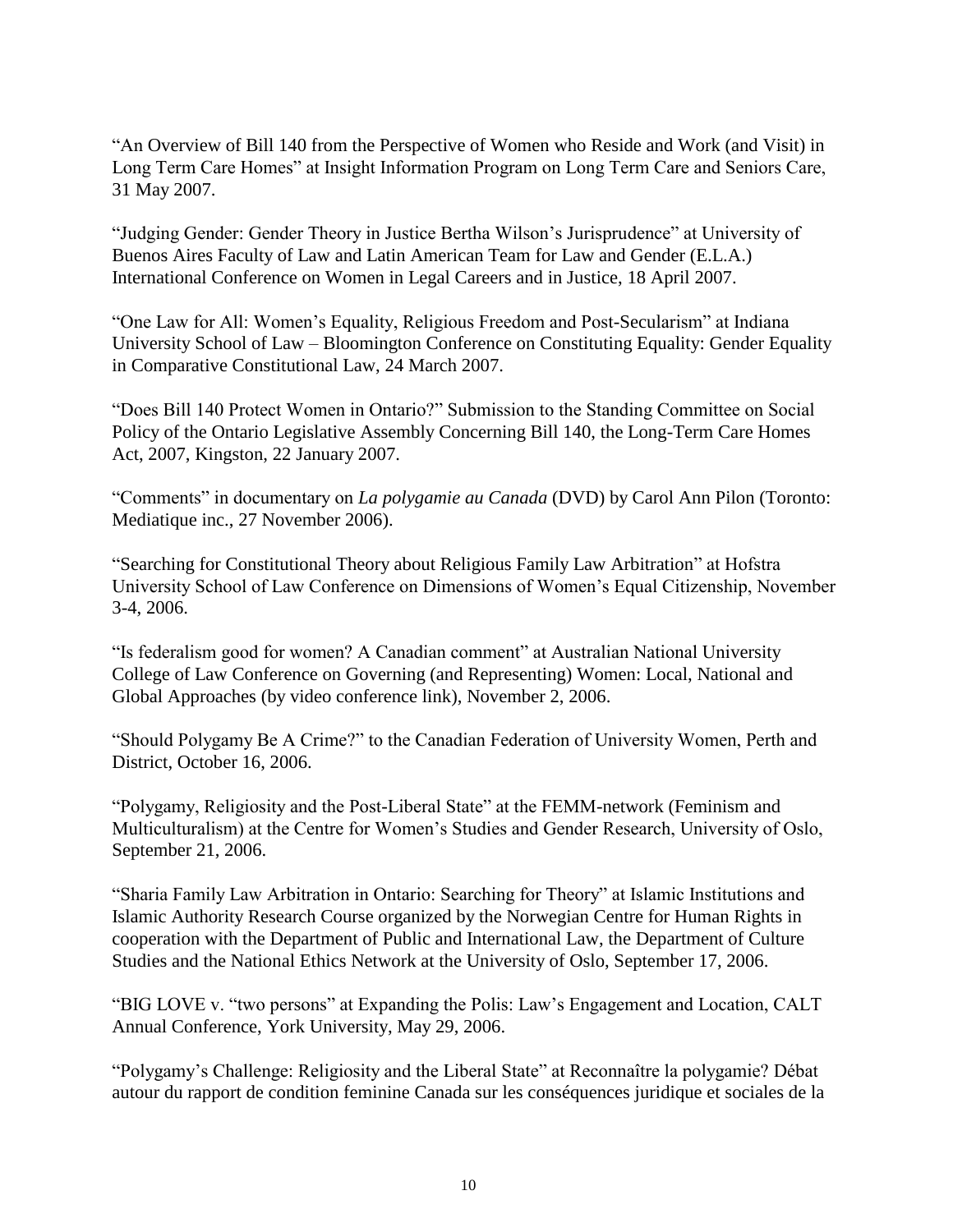polygamie, Université de Montréal Faculté de droit, May 5, 2006.

"Discussion" in documentary *La polygamie* by Julie Miville-Dechene, Radio-Canada TV, 16 March 2006.

"Re-imagining Section 28 of the Canadian Charter of Rights and Freedoms" at Forum on Women's Activism in Constitutional and Democratic Reform, West Block Parliament Hill, February 14, 2006.

"Intergenerational feminists meet over section 28" at Canadian Journal of Women and the Law 20th Anniversary Panel, Osgoode Hall Law School, York University, January 27, 2006.

"Equality's Nemesis", at Equality: The Heart of a Just Society Looking Back, Looking Forward, University of Toronto, October 28, 2005.

"Dividing Women: How the Doctrine of Federalism Conceives Pregnancy", at Constitutionalism and Political Morality: A Symposium in Honour of John Whyte, Queen's University, October 1, 2005.

"Protecting Choice, Promoting Inclusion: Engendering Justice" at Canadian Association of Law Teachers Annual Conference, University of British Columbia, June 23, 2005.

"Theorizing Accommodation and Vulnerability: Women, Muslim Principles and Family Arbitration", at Crossroads Conference: Debating Women's Rights, Racism and Religion, University of Oslo, May 31, 2005.

"Abortion as a Constitutional Right", at Women and the Law Association, Queen's University, January 19, 2005.

"Do Constitutional Guarantees of Sex Equality Matter to Women? The Canadian Experience", at School Seminar, School of Law and Legal Studies, La Trobe University, June 16, 2004.

"Comparative Theories of the Constitutional Right to Sex Equality", at Centre for Comparative Constitutional Studies, University of Melbourne, June 15, 2004

"Expanding the Doctrine of Federalism: Identifying Women as Federalism Canadians", at Workshop on Feminism and Federalism, University of Melbourne, June 11, 2004.

"Is Substantive Equality a Constitutional Doctrine?" at Le centre de recherche en droit public et Faculté de droit de Université de Montréal conference on La doctrine et le dévelopment du droit, March 11, 2004.

"The Legal History of Abortion in Canada: What does past jurisprudence tell us?" at 2<sup>nd</sup> Annual Canadian Medical Students For Choice Conference: Current Challenges Facing Women's Reproductive Health, Queen's University, February 1, 2004.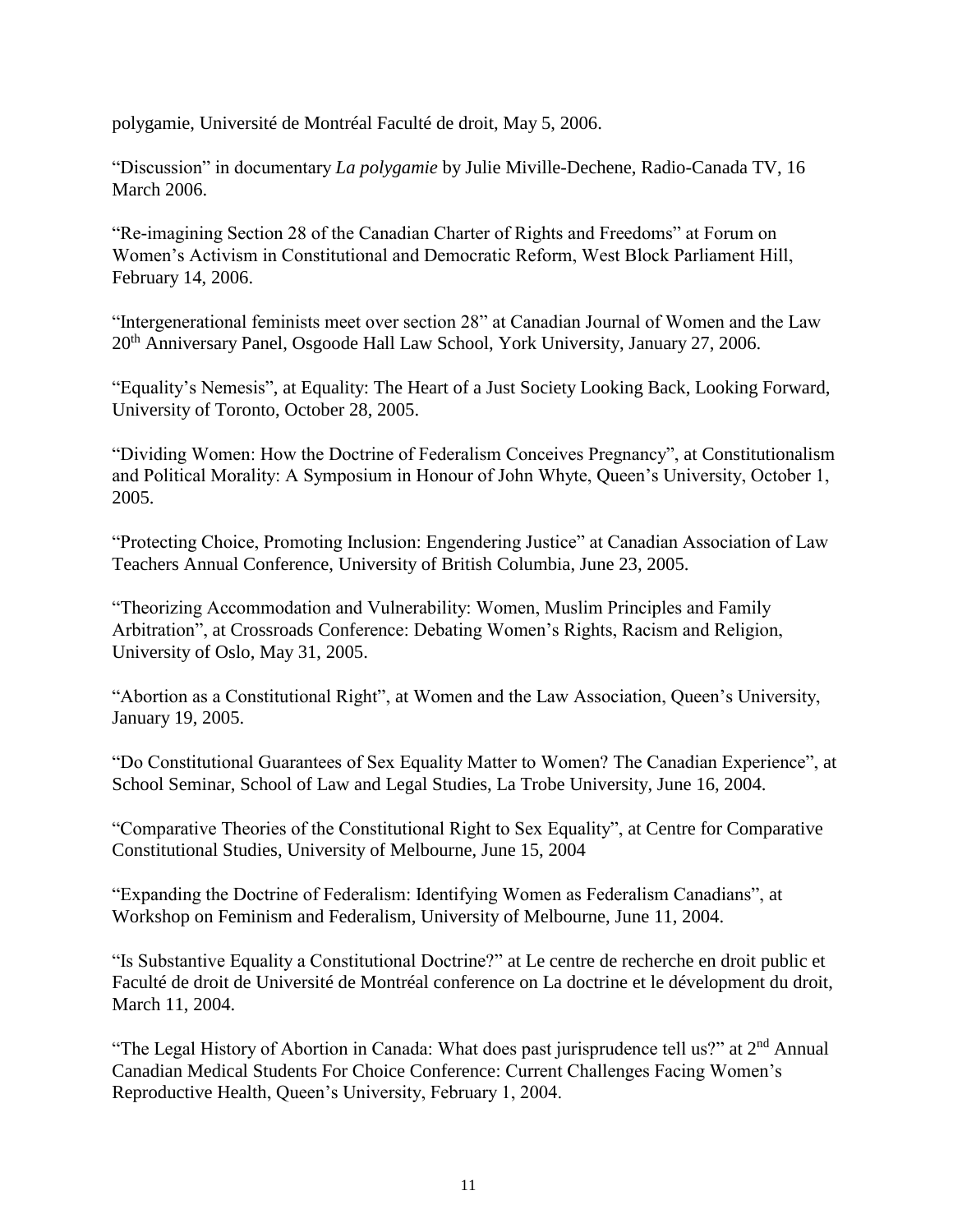"The Charter and Women's Rights" at LEAF Colloquium on In Pursuit of Substantive Equality: A Two-Part Colloquium to Reinvigorate and Advance Equality Rights under the Charter, Toronto, September 19-21, 2003.

"Sex and the Law" at 2003 Congress, Canadian Sociology and Anthropology Association panel on The Charter and Social Democracy, Dalhousie University, Halifax, June 2, 2003.

"Abortion: Law, Power and Trust" at 2003 Congress, Canadian Association of Law Teachers panel on Health Law, Dalhousie Law School, June 1, 2003.

"The Impact of the Charter of Rights on the Status of Women in Canada" at Conference on Canadian Developments: Gender, Sexuality and the Family, Queen's University Faculty of Law, April 4-5, 2003.

"Canadian Abortion Jurisprudence", at Medical Students for Choice Discussion Series, Queen's University Faculty of Medicine, January 29, 2003

"The Constitutional Theory of Madame Justice L'Heureux-Dubé: Did She Defer?", at Colloquium in honour of Madame Justice L'Heureux-Dubé, Faculty of Law, University of Ottawa, September 27, 2002

"Women's Equality Rights under the Charter", at China/Canada Women's Law Project, Faculty of Law, Queen's University, June 11, 2002

"A Lecture on Federalism and Courts in Canadian Constitutional Law" at Federalism and Public Policy course (Dr. Harvey Lazar), School of Policy Studies, Queen's University, April 1, 2002

"Affirmative Action Discourse in Canadian Jurisprudence", at Law and Society Association 2001 Annual Meeting, Central European University, Budapest, July 5, 2001

"Women in Canadian Public and Constitutional Law", at China/Canada Women's Law Project, Faculty of Law, Queen's University: October 2001, October 2000, and October 1999

"Canadian Law Teaching Clinic: Canon or Cant?" at The Future of Canadian Legal Education: Critical Appraisals Conference, Faculty of Law, University of Ottawa, September 23, 2000

"Occupational Sex Segregation and Employment Equity: Lessons from Canada", at China/Canada Women's Law Project National Conference: Sharing Women's Law Experiences, Beijing, September 7, 2000

"Women and Constitutional Law in Canada", at First International Conference on Women and Constitutional Law, Faculty of Law, University of Seville, June 20, 2000

"Judging Equality", at Feminism and Legal Theory Conference on Comparative Concepts of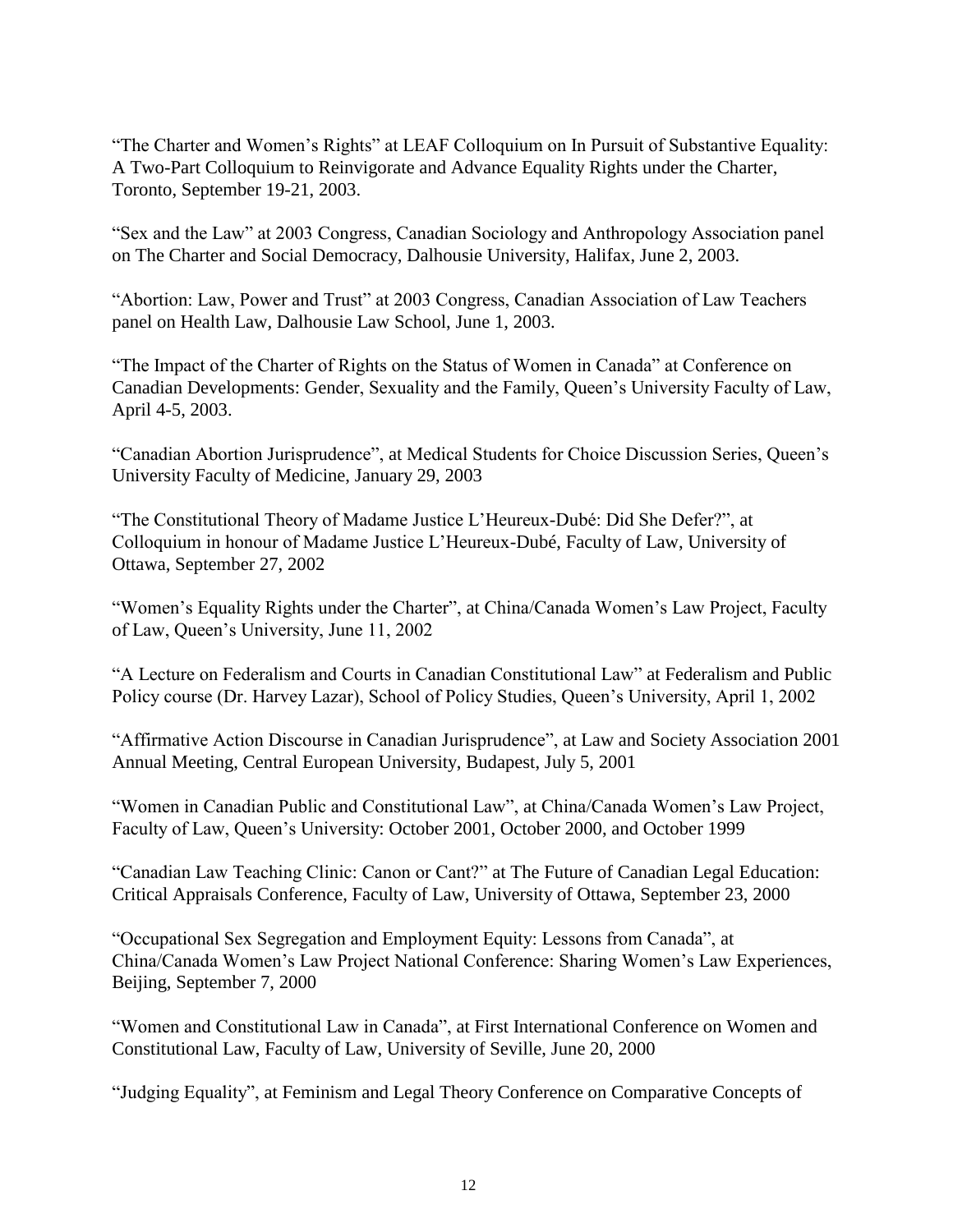Equality, Cornell University School of Law, April 8, 2000

"Women's Equality Rights in Canada", at Centre for the Study for Democracy, Queen's University, March 8, 2000 and October 12, 1999

"Another Century of Inequality", at Massey College/School of Graduate Studies 2000 Symposium on Stepping forward, Stepping back: Women's Equality at Century's End, University of Toronto, March 3, 2000

"Owning the Right to Discriminate", at Feminism and Legal Theory Workshop on Discrimination and Inequality, School of Law, Cornell University, June 18, 1999

"Rights", at Centre for the Study of Democracy, Queen's University, March 23, 1999

"The Justiciability of Multiculturalism and Minority Rights in Canada", at Japan - Canada - France International Symposium on Multiculturalism and Minority Rights, Faculty of Law, Niigata University, September 4, 1998

"The Under Representation of Women in the Justice Field", at Workshop on Women in Policing: The Year 2000 and Beyond - its challenges, Canadian Police College, Ottawa, May 20, 1997

"References and Referendums: The Master's Tools", at Canadian Federation of University Women's Forum on "Canada: A New Awareness", Kingston, October 29, 1996

"The Constitutionalization of Violence", at Canadian Association of Law Teachers/Law and Society joint session "Law & Violence: The Law of Violence and the Violence of Law", 1994 Learned Societies, University of Calgary, June 12, 1994

"Mary Wollstonecraft and Constitution-Making", at Celebrating Mary Wollstonecraft Conference, York University, October 24, 1992

"A NO vote in the constitutional referendum", at Town Hall Meeting, Kingston, October 14, 1992

"In Touch With Queen's Women: There is more than one lesson to be learned from the constitutional deal", at Women in Network, Queen's University, October 6, 1992

"Voting on October 26th: The Constitutional Accord and Women", at Ban Righ Centre, Queen's University, September 28, 1992

"Voting No in the Referendum", at Forum on the Constitutional Question, Faculty of Law, Queen's University, September 14, 1992

"A Comparative Analysis of the Constitutional and Legislative Protection of Human Rights", at Canadian Human Rights Foundation 13th Annual Summer Course on Human Rights,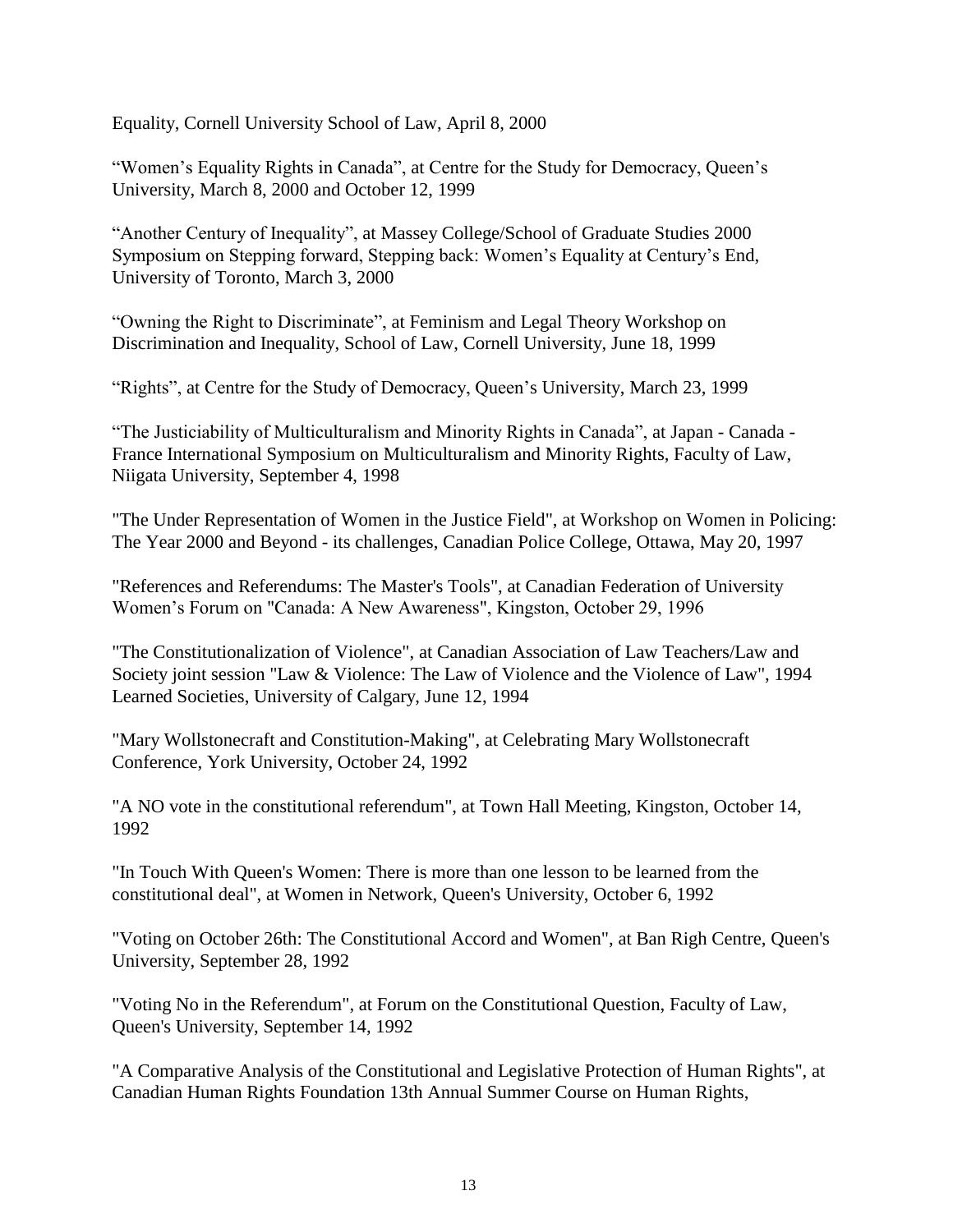Charlottetown, July 8-9, 1992

"The Comparative Protection of Civil Liberties", at Canadian Human Rights Foundation 13th Annual Summer Course on Human Rights, Charlottetown, July 6-7, 1992

"Representation Reconceived: Women as Persons and Citizens," at Feminism and Legal Theory Conference, Columbia University School of Law, June 11, 1992

"Women and Constitutional Reform: What if women had to do it?", at Canadian Association of Law Teachers Annual Meeting, Learned Societies, Charlottetown, June 4, 1992

"A Canadian Law Teaching Clinic Retrospective: Suppose We Taught Our Mothers", at Canadian Law and Society Association Conference, Learned Societies, Charlottetown, June 3, 1992

"Changing Perspectives: You Can Make a Difference", at Action Builds Confidence Conference of the Manitoba Women's Institutes, Winnipeg, April 28, 1992

"The neutrality pretensions of the 'Charter Canadians' critics", delivered as chair of the Public Interest Groups and Practitioners Panel at the Roundtable on the Impact of the Charter on issues of Public Policy, York University, November 16, 1991

"Women, Representation and Institutional Reform: the new federal constitutional proposals", at Conversations Among Friends - Entre Amies: Women and Constitutional Reform Conference, Centre for Constitutional Studies, University of Alberta, October 25-26, 1991

"A Critique of the federal constitutional proposals", at Women's Agenda/Equality Eve workshop on the Constitution, University of Toronto, October 5, 1992

"Adjudicating Gender and The Gender of Adjudicators: The Supreme Court of Canada Experience", at Annie Macdonald Langstaff Lecture, Faculty of Law, McGill University, April 3, 1991

"Professeures et étudiantes: competent-elles, que changent-elles?" at Journées Maximilien-Caron Colloque: Femme et droit 50 ans de vie commune ... et tout un avenir, Faculté de droit, Université de Montréal, March 9, 1991

"Ethics: A Woman's Perspective", keynote address at Winning Women Conference on Power and Ethics: From the Home to the House, Winnipeg, January 25, 1991

"After Meech Lake: The Ms/representation of Gender in Scholarly Spaces", at After Meech Lake Conference, College of Law, University of Saskatchewan, November 3, 1990

"Submission", by invitation as an expert witness, Ontario Select Committee on Constitutional and Intergovernmental Affairs, Toronto, June 18, 1990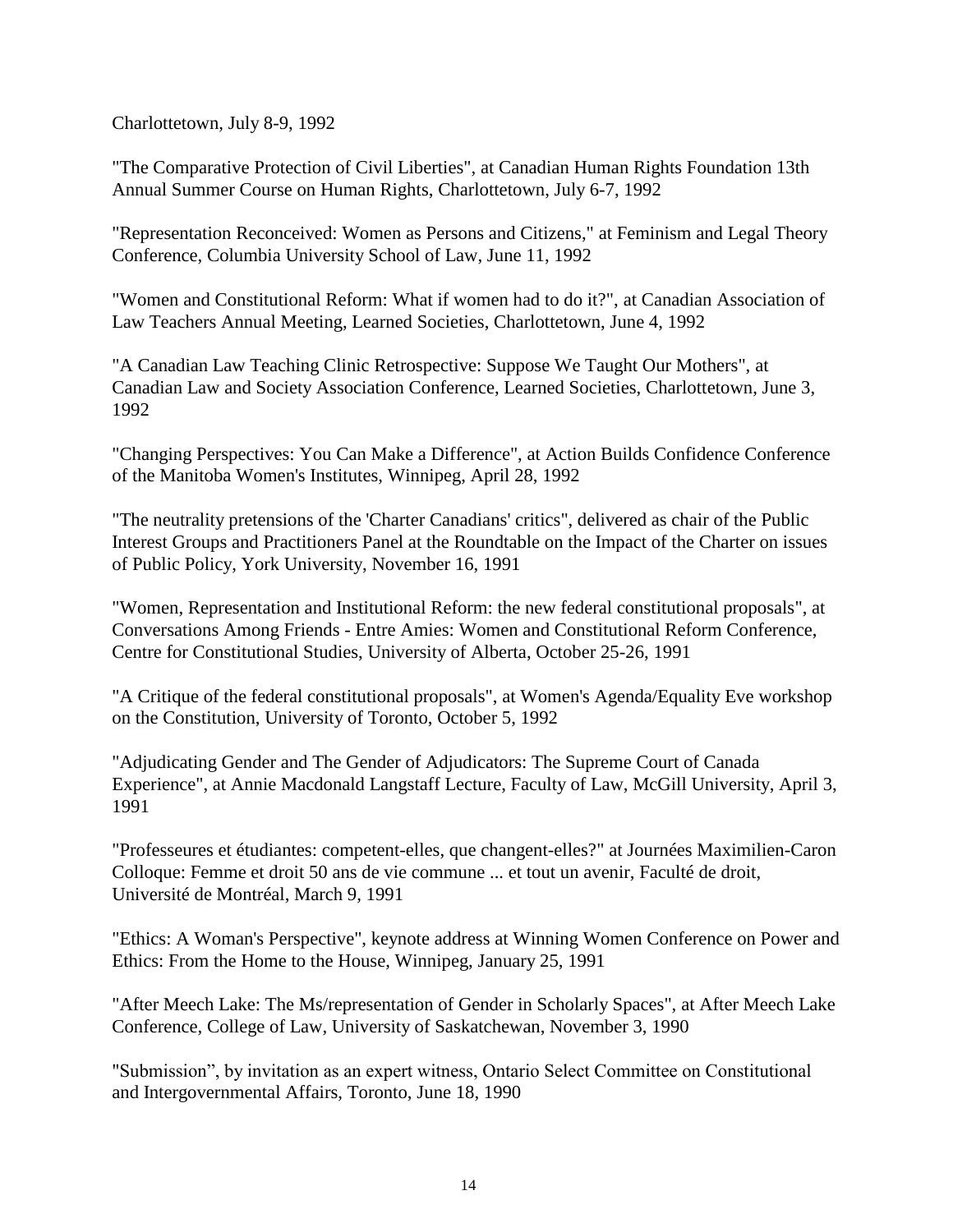"Do Women Judges Make a Difference: The Gender of Supreme Court of Canada Judges", at Seminar for Commonwealth Jurists, Queen's University, September 26, 1988

"The People's Charter," interview on IDEAS, CBC radio, April 18, 1988

"Submission", by invitation as an expert witness, Ontario Select Committee on Constitutional Reform, Toronto, February 3, 1988

"Gender differences on the Supreme Court of Canada", at Feminism in the Study and Practice of Law Conference, Queen's University, January 15-17, 1988

"Pornography and the Law in Canada", interview on Pornography: A Women's Survey of the Issues," a Queen's University Pornography Project Collective video, 1985

"Carol Gilligan and Women's Perspective", at The Possible Earth Symposium, Queen's University, March 23, 1985

"The Canadian Charter of Rights and Equality Rights", at Women's Issues Symposium, Queen's University, March 8, 1985

"Feminism and Law", at Feminist Discussion Group, Queen's University, November 13, 1984

"Feminism and Legalism", at Feminist Legal Theory Conference, Osgoode Hall Law School, York University, April 5, 1984

"Feminist Jurisprudence", at Clara Brett Martin Workshop, Faculty of Law, University of Toronto, March 16, 1984

"Women and the Charter", at Kingston Women's Network, October 1983 (earlier versions to: the Canadian Federation of University Women, Kingston Branch, March 1983 and to the Ontario Ministry of Community and Social Services Women's Group, Kingston Branch, February 1983)

"A Feminist Critique of Ackerman's *Social Justice in the Liberal State*", at Women and the Law Association Workshop, Faculty of Law, McGill University, February 1983

"Women's Rights and the Constitution", at National Conference on Women and the Constitution, Ottawa, February 14, 1981

"Zoning and the Draft Ontario Planning Act", at CBA (Ontario) Continuing Legal Education Workshop on Land Use Control: The New Planning Act, October 6, 1980

"Entrenching Equality in the Constitution", at National Women and the Law Association (National) Conference, Faculty of Law, University of Windsor, October 1980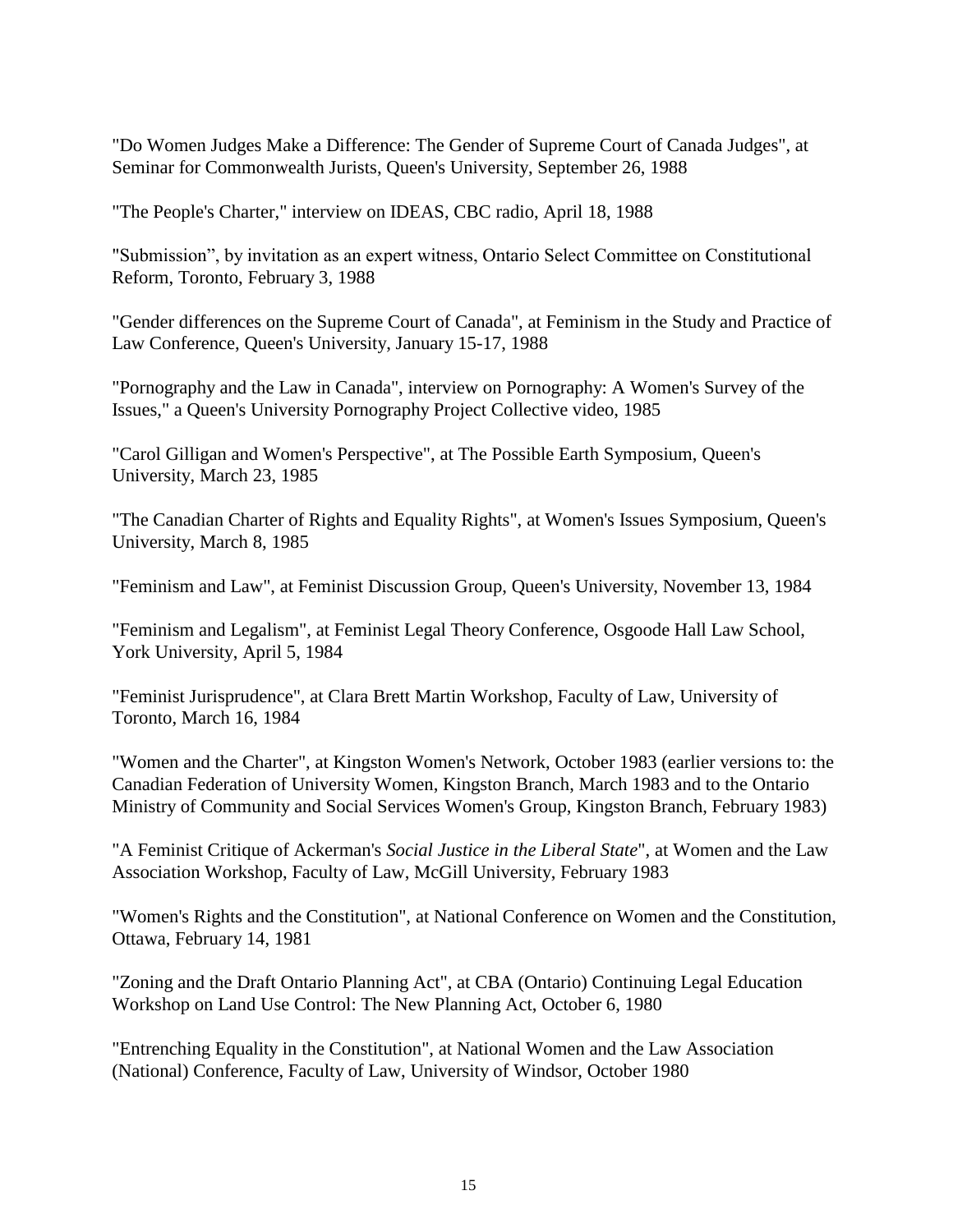"Legal Implications of Affirmative Action Programs in University Employment", at Ontario Ministry of Colleges and Universities Conference on the Status of Women in Ontario Universities, October 1980

"Theoretical Aspects of the Affirmative Action Issue", at National Women and the Law Association (Regional) Conference, Faculty of Law, Queen's University, February 9, 1980

"Bill 59: the new Family Law Reform Act and its Implications for Women", at Lennox and Addington Women Teachers' Association, April 1978 (earlier versions delivered to: Chalmers United Church Women's Association, April 1978; Gananoque Rotary Club, April 1978; Frontenac Bar Association, March 1978; International Women's Day Program, March 1978; Province of Ontario Regional workshop, March 1978; Sociology of Women Course, Queen's University, March 1978; and Real Estate Institute of Canada Law Course, Kingston, February 1978)

### Publications in Newspapers and Community Journals

"Tunisian women debate constitutional rights", Kingston Whig-Standard, 22 December 2011, 5.

"Polygamy ruling should trouble feminists" *thestar.com* 28 November 2011 at http://www.thestar.com/opinion/editorialopinion/article/1093907--polygamy-ruling-shouldtrouble-feminists

"Long-term care bill fails women" *Toronto Star*, 23 January 20,,07, A13.

"Co-Coordinators as an Alternative to Burn-out" in The Coordinator's Column, *Canadian Women's Studies Association Newsletter*, Fall 1993, 2-3

"Causeway restrictions causing problems," *The Whig-Standard*, July 19, 1991

"Everything but the women," *The Whig-Standard*, May 28, 1990

"All women, not just feminists, were this misogynist's targets," *The Whig-Standard*, December 12, 1989

"Abortion: Let Parliament of Women decide," *The Whig-Standard*, August 3, 1988

"Must Queen's expansion mean death of trees?" *The Whig-Standard*, July 26, 1988

"Meech Lake accord snubs Ontario's women," *The Whig-Standard*, July 19, 1988

"The 1987 Constitutional Accord and Sexual Equality Rights," *Canadian Association of University Teachers Bulletin*, June 1988, p. 11

"Murray avoids real question about women's rights," *Canadian Association of University*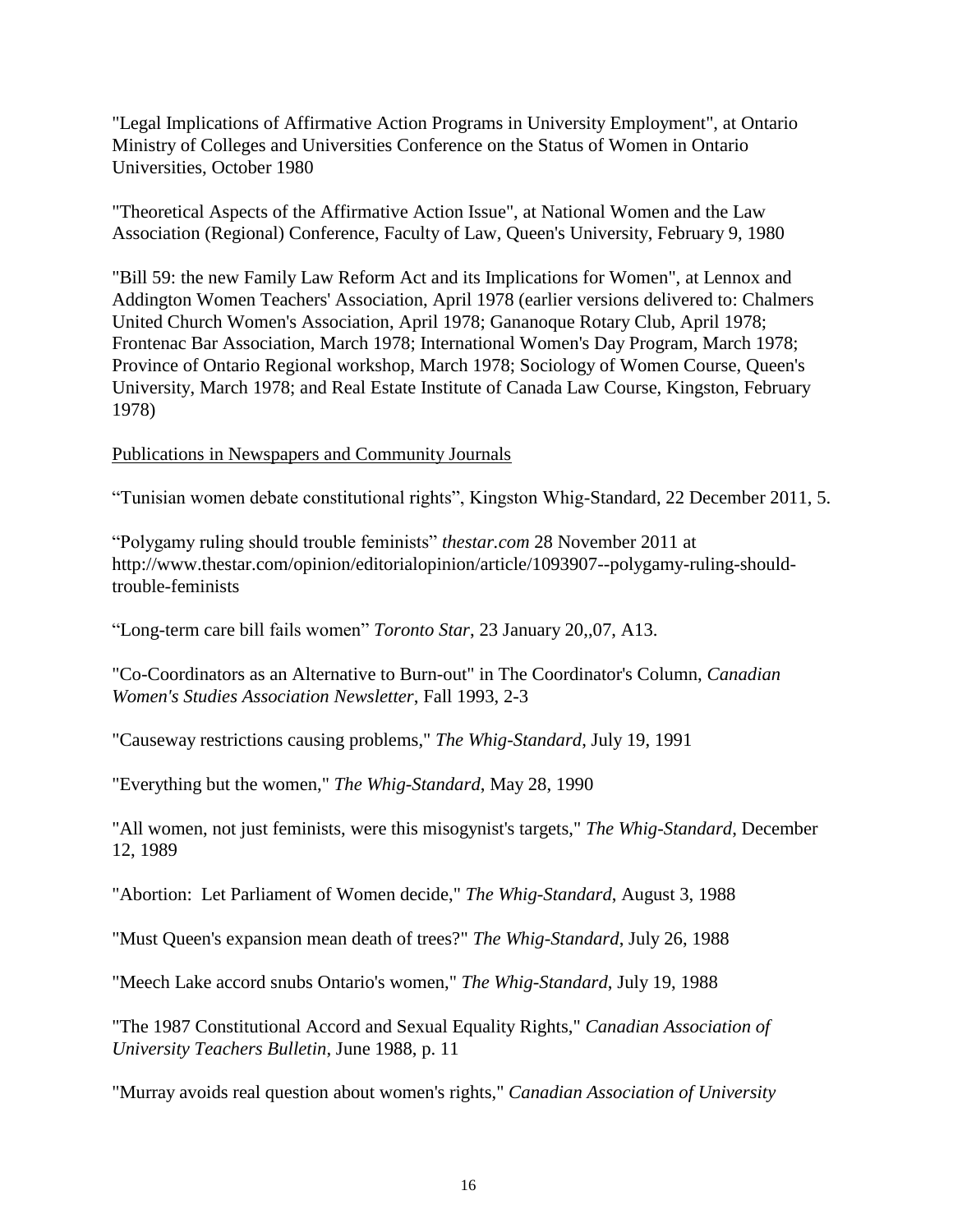*Teachers Bulletin*, June 1988, p. 8

"Member of Queen's Law Faculty questions silence of senators on the issue of gender bias at the University," *The Queen's Journal*, January 26, 1988, p. 9

"Accord jeopardizes women's equality," *The Financial Post*, September 7, 1987, p. 10

#### **Teaching Responsibilities**

Courses

| Faculty of Law:           | Equality Rights and the Charter, $2001 - 2004$ ; $2013$ (Fall)    |  |
|---------------------------|-------------------------------------------------------------------|--|
|                           | Law Gender Equality, 1999 and 2000; 2012 (Fall)                   |  |
|                           | Constitutional Law, 1994 - 2004; 2012 -                           |  |
|                           | Public Law, 1991 – 2004; 2012 -                                   |  |
|                           | Advanced Constitutional Law, 1991 – 1994; forthcoming 2014 (Fall) |  |
|                           | <b>Graduate Seminar</b>                                           |  |
|                           | Feminist Jurisprudence, $1987 - 1989$ ; 1996                      |  |
|                           | Human Rights, 1985 - 1988                                         |  |
|                           | Individual Employment Relationships, 1980 - 1981                  |  |
|                           | Trusts, 1980 - 1984                                               |  |
|                           | Land Use Control, 1974 – 1976; 1979                               |  |
|                           | Property, 1974 - 1989                                             |  |
|                           | Women and the Law, 1974 - 1987                                    |  |
| School of Policy Studies: | Law and Public Policy, 2000 – 2006; 2008 - 2014                   |  |

Public Law, 1993 - 1999 Institute of Women's Studies: Guest lectures, WMNS 120: 22 Nov. 2004; IDIS/WMNS 200: 15

Sept. 1992, 18 Sept. 1991, 11 Oct. 1989; 28 Sept. 1988, 30 Sept. 1987, 1 Oct. 1986, 23 Mar. 1986.

Course Materials Assembled Equality Rights and the Charter, 2001 – 2004; 2013 (Fall) Law and Public Policy, 2000 - Public Law, Faculty of Law, 1991 – 2004; 2012 - Law Gender Equality, 1999 and 2000; 2012 (Fall) Advanced Constitutional Law, 1991 – 1993; forthcoming 2014 (Fall) Public Law, School of Policy Studies, 1993 – 1996; 1999 Feminist Jurisprudence, 1987 – 1989; 1996 Women and the Law, 1974 - 1986 Human Rights, 1985 - 1988 Individual Employment Relationships, 1980 Land Use Control, 1974 -1976; 1979 Property Supplements, 1983 and 1984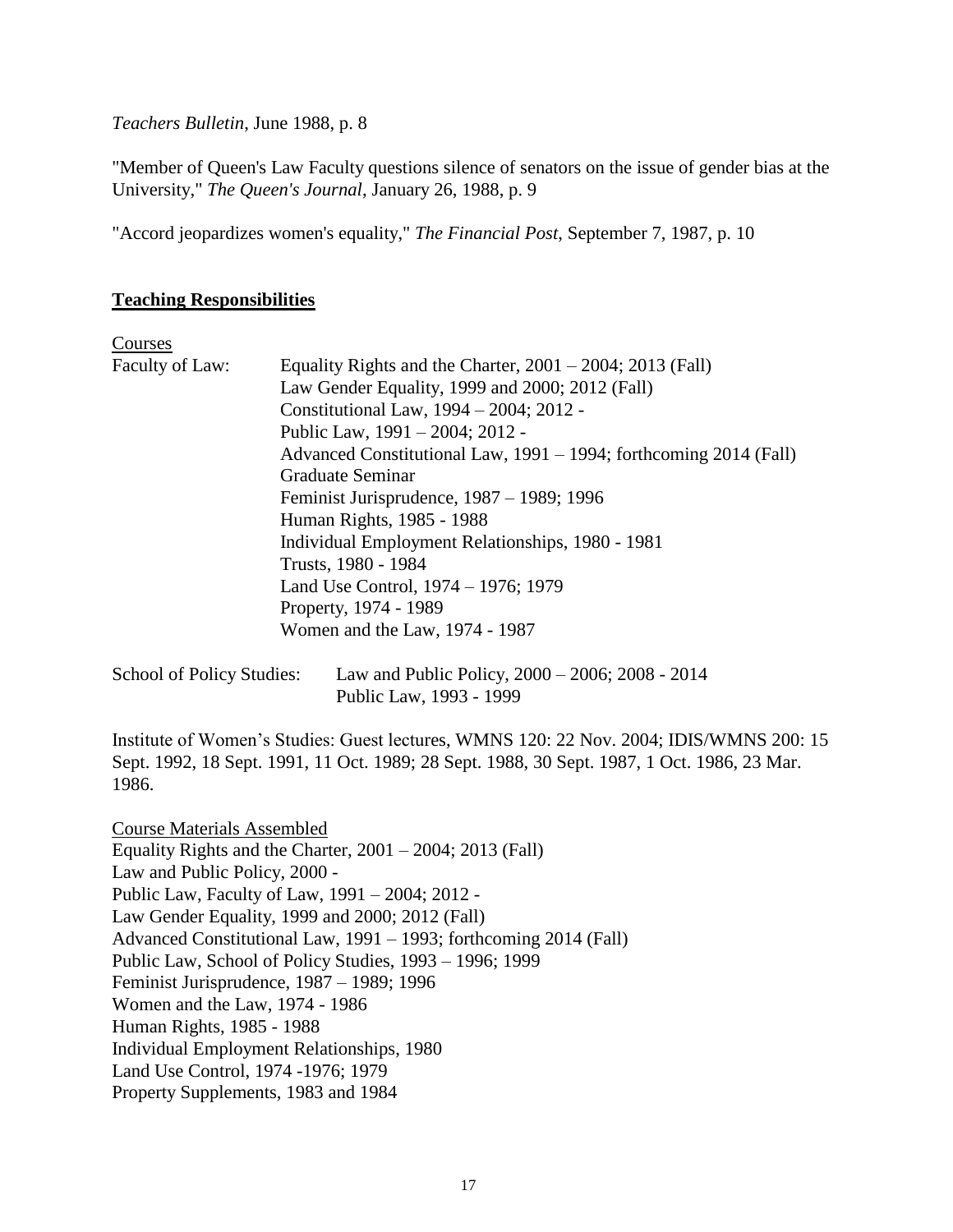"Finding" and "Gifts", in Property I edited by M. J. Mossman and P. Emond (Osgoode Hall Law School, mimeographed casebook, 1978) pp. 153-244 and 330-473

## Graduate Supervision

## i. Post-doctoral Supervision

Emily Salcedo, "Canadian Human Rights Tribunals Application of Substantive Equality to Gender Discrimination in the Workplace" (forthcoming: June 1 – August 31, 2015)

Farah Chowdhury, "Marriage Transactions Among South Asian Muslims: The Case of Bangladeshi Immigrants in Toronto", SSHRC post-doctoral fellowship held under my supervision in Department of Gender Studies, May 2014-

### ii. Ph.D in process

Kerri Froc (Trudeau Scholar, Vanier Scholar), ""Dark Pines Under Water: The Untapped Power of Section 28 of the Canadian Charter of Rights and Freedoms", September 2011 -

### iii. LL.M. completed

Kavitha Kottekatt, "The Problem of Over Inclusiveness and the Creamy Layer Principle: Affirmative Action in India and Canada", 2014

Ama Dankwa, "The Beautyful Ones are [Still] Not Yet Born": The Contribution of Law to the Struggle Against Judicial Corruption in Ghana", 2004

Mihad Fahmy, "Religious Freedom, Multiculturalism and the Classroom", 1999

Robert LeBlanc, "The Regulation of Commercial Advertising and the Charter: An Argument for Judicial Deference under Section One", 1993

### iv. LL.M. in progress

Stephanie Simpson, "Race and Racialization in the Canadian Justice System" (tentative topic, forthcoming entry to LLM program September 1, 2015 -)

Michelle Adkins, The Constitutional Requirement for Consultation of the Aboriginal Peoples (inactive/medical)

Yolande Viau, Family Support and Custody Law and the Canadian Charter of Rights and Freedoms (inactive/medical)

### Graduate Student Thesis Examination Committees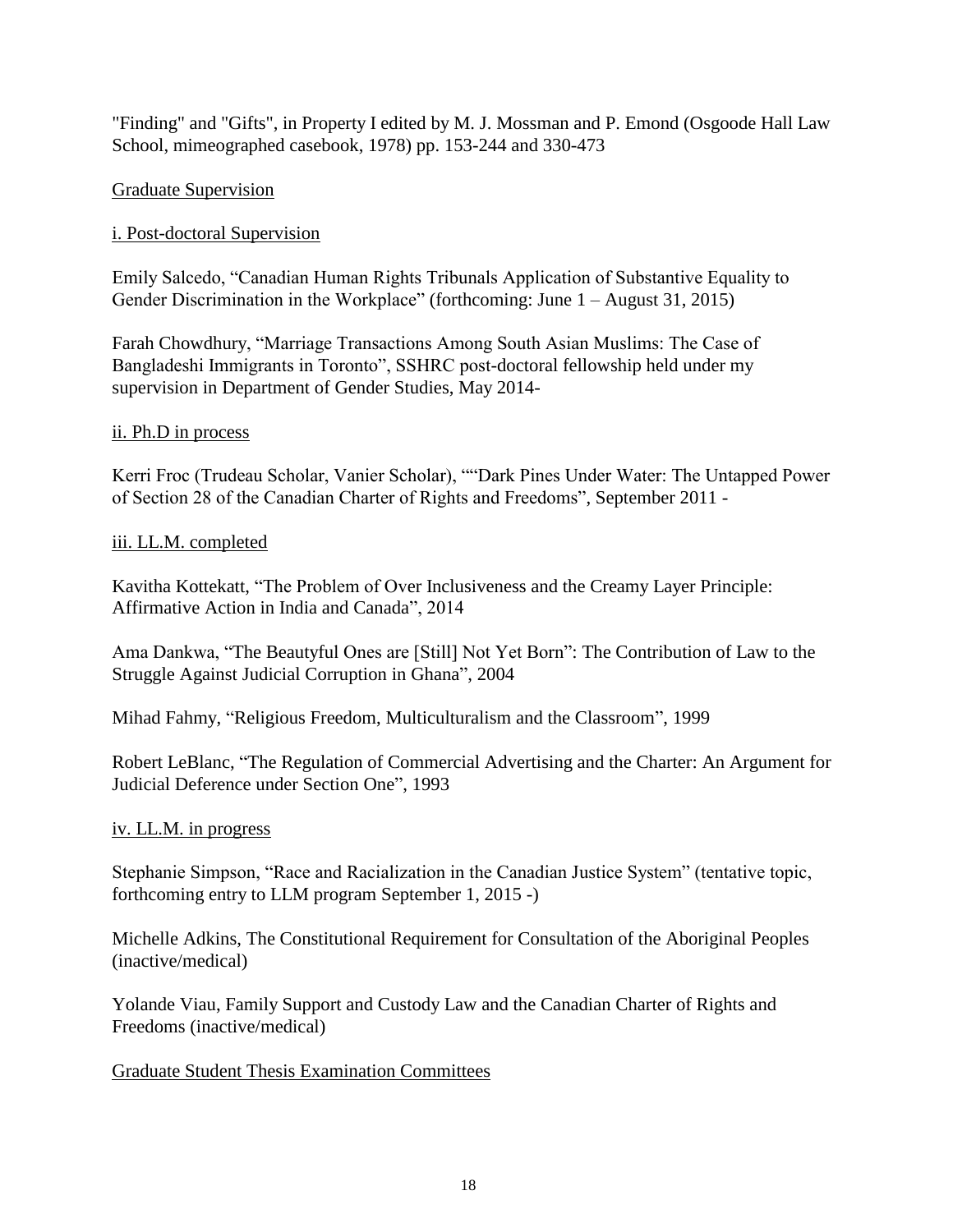## i. Ph.D

Caroline Hodes, "(Re)Producing Nation at the Supreme Court of Canada: Identity, Memory, History and Equality in R v. Kapp", Department of Gender, Feminist and Women's Studies, York University, external examiner, May 2013

Farah Chowdhury, "Appropriation of Wives' Income: A New Form of Dowry in Bangladesh" Osgoode Hall Law School, York University, external examiner, April 2012

## i. LL.M.

Jalia Kangave, August 2004 Laura Kikuli, May 2004 Yuping Liu, September 2001 Larry Chartrand, April 2001 Gerald Heckman, September 1999 Christianna Scott, 1996 Rachel Ariss, 1995 Ruth Glenn, October 1994 Jiaxi Jiang, May 1994 David Schneiderman, October 1993 Martin J.Wolfe, September 1993 Lynne Hanson, 1992

### ii. Other Degrees

Christina Malezis, "In Pursuit of Equality: Bringing Human Dignity to the Forefront of Section 15" Department of Philosophy, Queen's University, September 2012

Janet Gwilliam, Sociology Ph.D (in process) Tiwei Huang, M.Ed., September 2004 Harjinder Deol, Philosophy M.A., August 2001 Zoey Michelle, Sociology M.A., April 2001 Heather Anne Reid, M.Ed., June 1999 Tracy Nielsen, Sociology M.A., May 1994 Kimberly M. Speers, History M.A., February 1994 Mary Condon, M.P.A., August 1993 Cheryl White, Sociology M.A., 1992

### Supervision of Independent Study Projects

### i. LL.B./J.D.

Natasha Mukhtar, "Critique of Jurisprudence in Quebec v A", ISP, 2015 Winter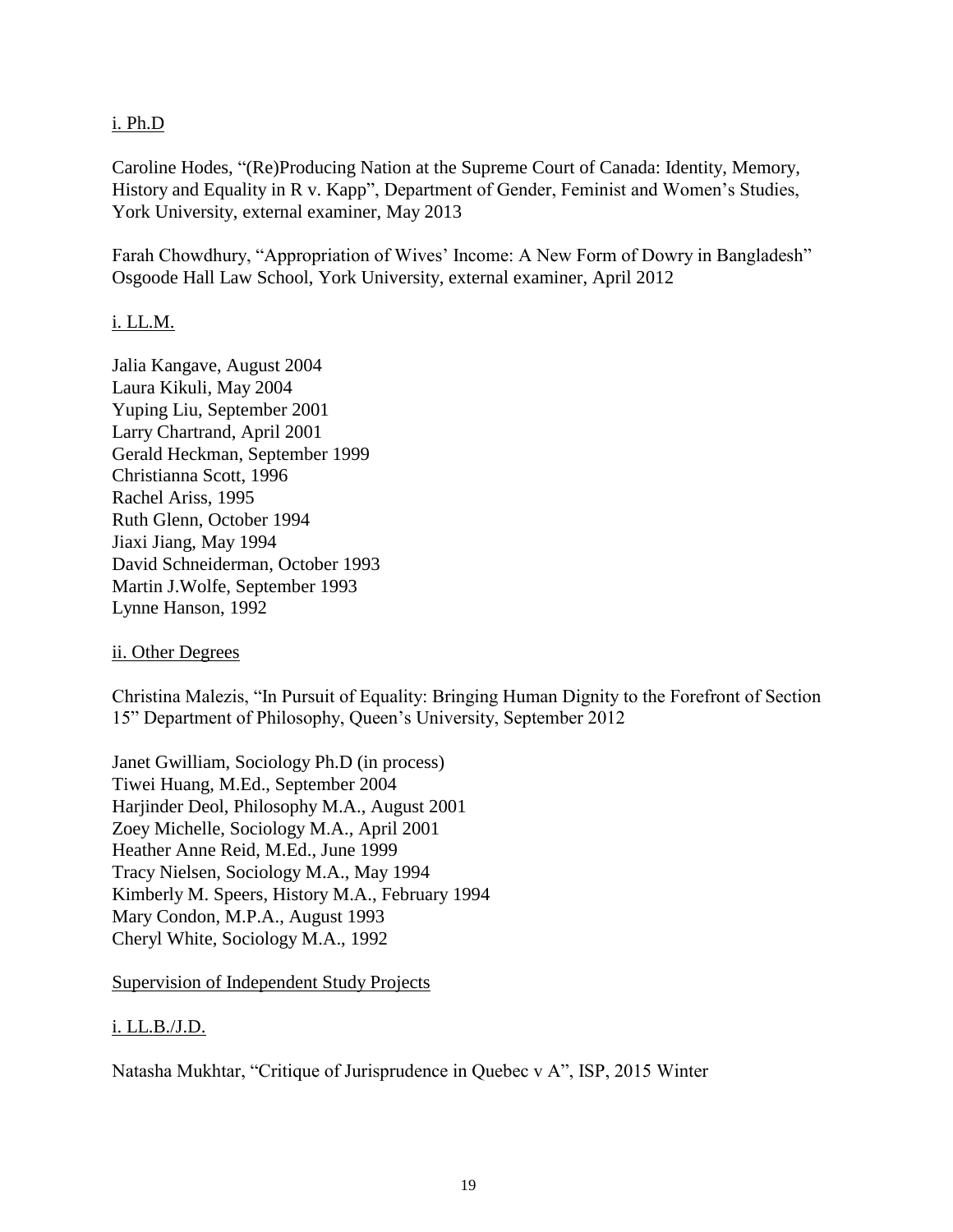Maria Nunez, "The Law School Admission Council, The Law School Admission Test, and Barriers For Individuals With Disabilities", ISP, 2013 Fall

Carrie-Anne Bourassa, "The Under-Representation of Women in Elected Office: A Charter Infringement", ISP, 2012 Fall

Nicole Bailey, "Human Dignity and the Charter", 2004 Sheri Hebdon, "Gender Identity as an Analogous Ground", 2004 Nicholas Cartel, "Constitutional Analysis of Bill C-13", 2003 Patricia Allard, "Nurses Strike and s. 15 of the Charter", 1996 Paige Ward, "The Trilogy of Equality Decisions", 1996 Heather Cole, "Anti-Abortion Protest Actions", 1996 Scott Douglas, "Vagueness, Overbreadth and the Principles of Fundamental Justice", 1996 Gina Konasiewicz, "Under Age Strippers: Constitutionality", 1995 Kendall Brothers, "Affirmative Action and the Rehnquist Court", 1994 Jacqueline Krikorian, "A Different Form of Apartheid? An Examination of the Legal Status of Married Women in South Africa", 1994

### ii. Other Degrees

Roxanna Gumiela, "Military Family Support Program Policy from the Perspective of Gender Based Analysis" MRP 898 Masters Project, M.P.A. School of Policy Studies, 2013

Stephanie Seguin, "Reclaiming the Space of the Body and Women's Work: Women Healers in the Middle Ages and Nurses in a Western Context", WMNS 500 Honours Thesis, 2005.

Bill Parsons, "Constitutionality of the Newfoundland Schools Question", M.P.A., 1995 (incomplete). Jordon Furlong, "Affirmative Action", M. Pl., 1994.

Supervision of Competitive Moots Laskin, 2003 and 2004 Wilson, 2002

### **Professional and Administrative Contributions**

Professional CWSA Coordinators, 2004-2011 WS-ON Coordinators, 2004-2011 CBA-O, Council, 1994-1997 CLTC: invited member of the organizing team,  $12<sup>th</sup>$ -14<sup>th</sup> Canadian Law Teaching Clinics, 1991-93 CJWL: Book Reviews Co-editor, 1984-1988, and 1989-1990 CALT: Women and the Law Subsection, Co-chair, 1980-89 OCUFA: Status of Women Committee, chair, 1986-87; member 1985-6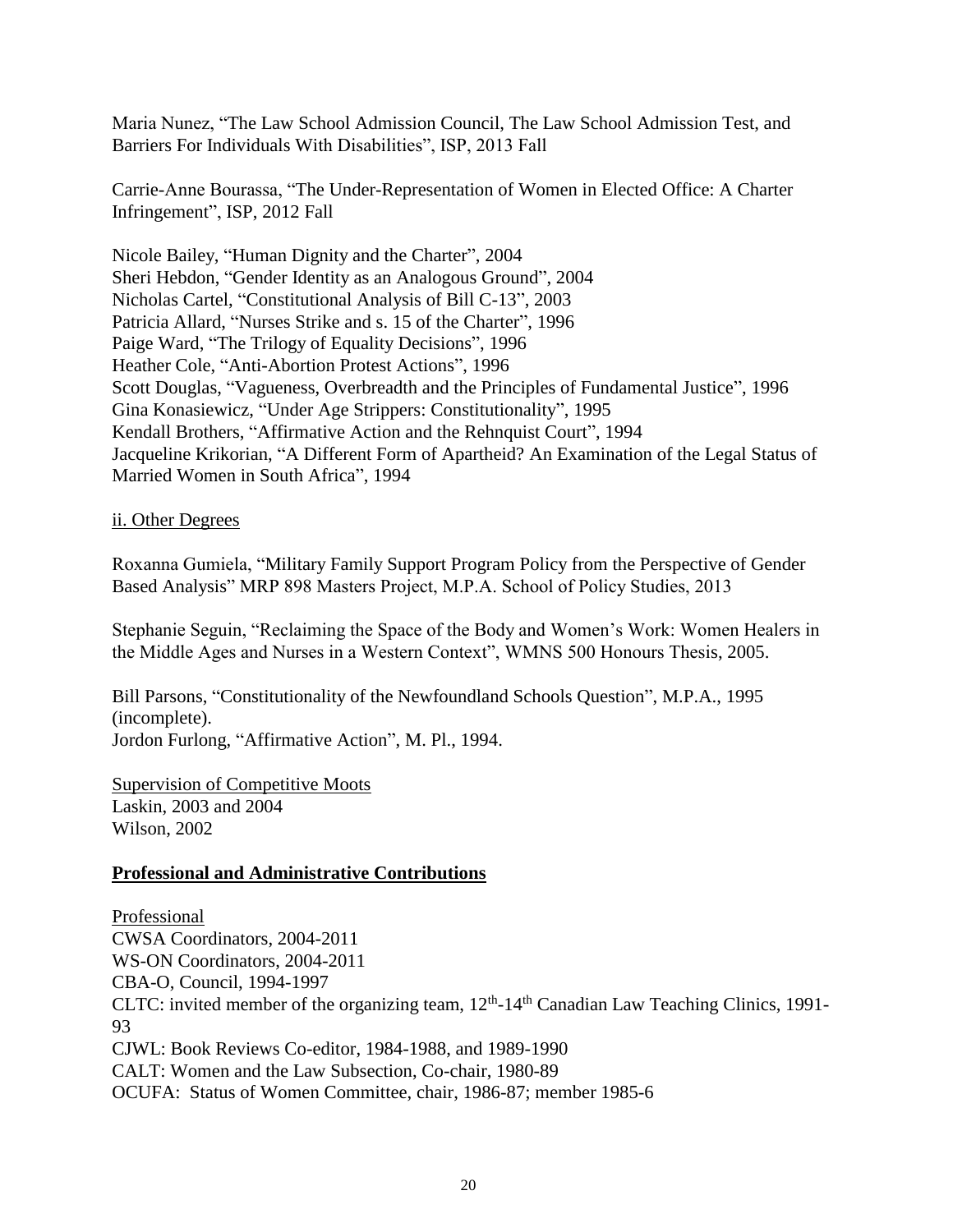CAUT: AF&T, 1979-81; SWC, Interim Convenor, 1989-90

Community

Companion Procedures Committee, Providence Manor 2007-2010 Providence Manor Family Council, 2006-2010 Kingston Whig-Standard: Community Editorial Board, 1988-9 Kingston Interval House: Board of Directors, 1980-1 Kingston Rape Crisis Centre: Board of Directors, 1978-81

University

i. University Committees (General) Board of Trustees, member, March 2006-2008 Finance Committee, Board of Trustees, May 2006-2008 IAR Committee (Nursing), 2002-03 IAR Committee (Music), 2001-02 General Research Ethics Board, 1999-2002 Principal's Advisory Committee on the Status of Women, 1991-93 Sexual Harassment Council, Human Right Office, 1991-93 University Senate, 1985-88 Senate Committee on Academic Development, 1985-87 Association of Women Teaching at Queen's: Chair 1984-85, past-chair 1985-87, member 1974- 1992 Principal's Advisory Committee to Review the Ethics of Research Involving Human Subjects, 1978-81 Principal's Committee on Appointments, Promotions and Salaries of Female Academic Staff, 1975-78 ii. School of Graduate Studies Committees Advisory Research Committee, Sub V, 2004-5 Search Committee for Director, School of Policy Studies, 2002-04 Working Group on Accountability in Research and Service to the Broader Community, 1994-95

Fellowships Committee, 1993-95

School of Graduate Studies Council, 1987-88 and 1989-90

School of Graduate Studies, Division II, 1987-88 and 1989-90

iii. Faculty of Law Committees Faculty Board, Chair, 1993 - 1994; 2001 - 2004; 2012 - 2014 PTR Committee, Chair, 2005 - 2006 Alumni Advisory Council, ex officio, 2001 - 04 Graduate Studies Committee, Director, 1987-88 and 1989-90; member 1993-2000 Curriculum Committee, co-chair, 1994-96; member 1998-2001 and 1974-76 Correctional Law Project Advisory Committee, co-chair, 1994-95 Law Journal Committee, 1994-5 Appointments Committee, 1994-95 Nominating Committee, 1993-94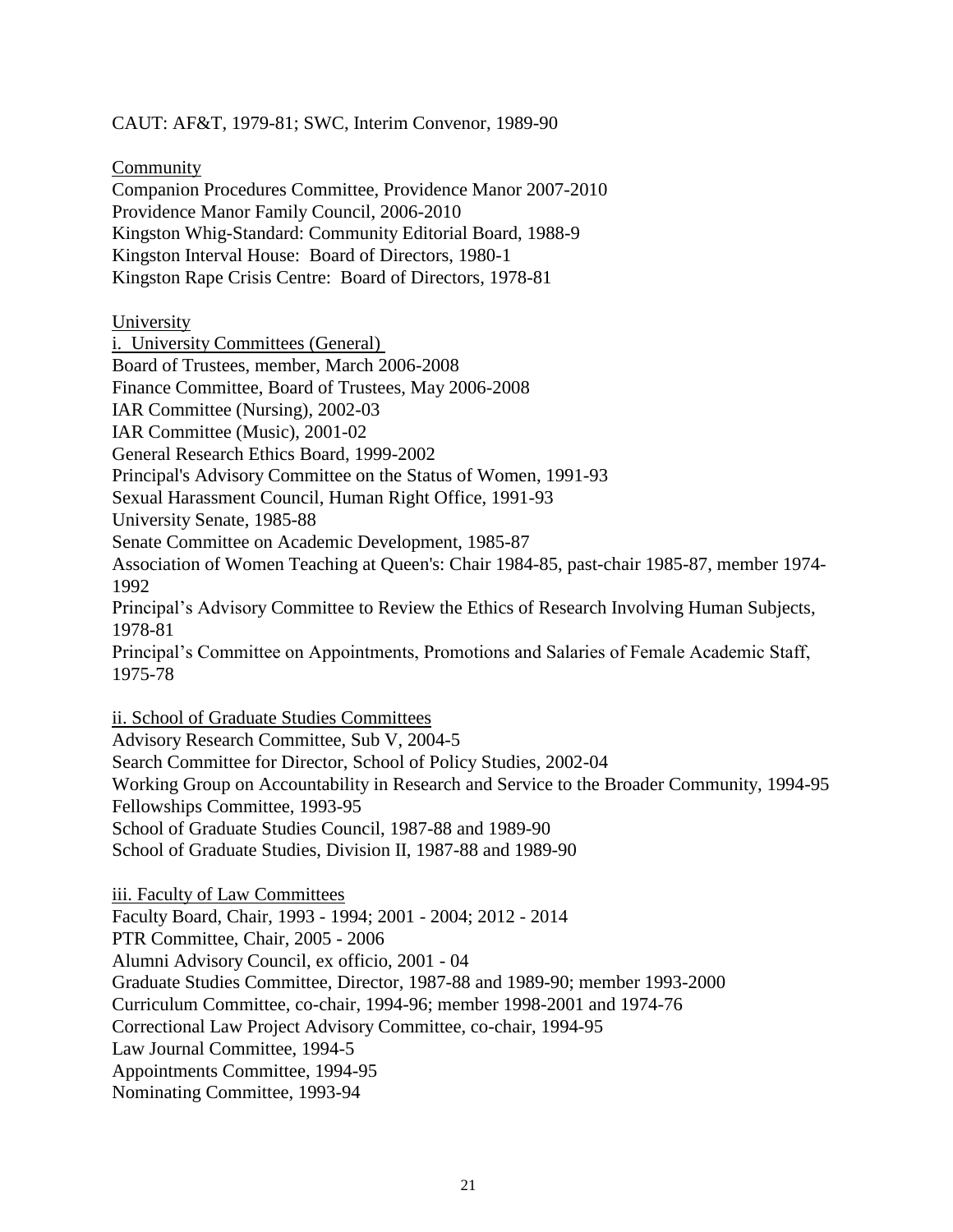Education Equity Committee, 1993-94 Fundraising and Alumni Affairs Committee, 1993-94 Renewals and Tenure, 1992-94 Ethics Review Committee, Chair, 1979- 81; member, 1978-79 Scholarships Committee, 1976-77 Plagiarism Committee, Chair, 1978-79; member 1977-78 Plagiarism Prosecutor, 1975-77 Standards Committee, 1974-76 Admissions Committee, chair, 1975-76, member 1974-5

iv. Faculty of Arts and Science Committees Gender Studies Headship Search Committee, 2013-2014 Faculty Board, 2004-2011 Committee of Departments, 2004-2011 Department of Women's Studies (Steering Committee, Appointments, Curriculum, Library, Speakers, Instructors, Teaching Assistants), 1988-94; 1999 - 2011 Writing Across the Curriculum, 1988-89

v. Faculty of Education Committee Promotions Committee, 1994

## **Other Employment**

St. Lawrence College of Applied Arts & Technology: Instructor, Business Law, 1973-74 Trumpour & Kennedy, Barristers and Solicitors: Articled Student 1973-74; law clerk 1972-73 Napanee District Secondary School: Teacher, 1967-70 Royal Commission on Bilingualism and Biculturalism: Researcher for Dr. John Meisel, 1964-67 McGill University: Marker for Dr. James Mallory, Chair, Political Science, 1963-64

### **Professional Qualifications**

Barrister & Solicitor of the Supreme Court of Ontario since 1976 Permanent High School Assistant's Certificate, Ontario, 1970

# **Education**

1981 - 1982: Yale University (incomplete LL.M.)

- 1970 1973: Queen's University: LL.B.
- 1967 1968: Queen's University: Type B Certificate in Education (English and History)
- 1964 1967: Queen's University: completed politics doctoral course work (part time)
- 1962 1964: McGill University: completed politics masters course work and comprehensives
- 1959 1962: McGill University: B.A. (Hons. Political Science & Economics)
- 1958 1959: Bishop's University: completed first year undergraduate Arts program
- 1958: Province of Quebec High School Leaving Certificate (Grade 11)